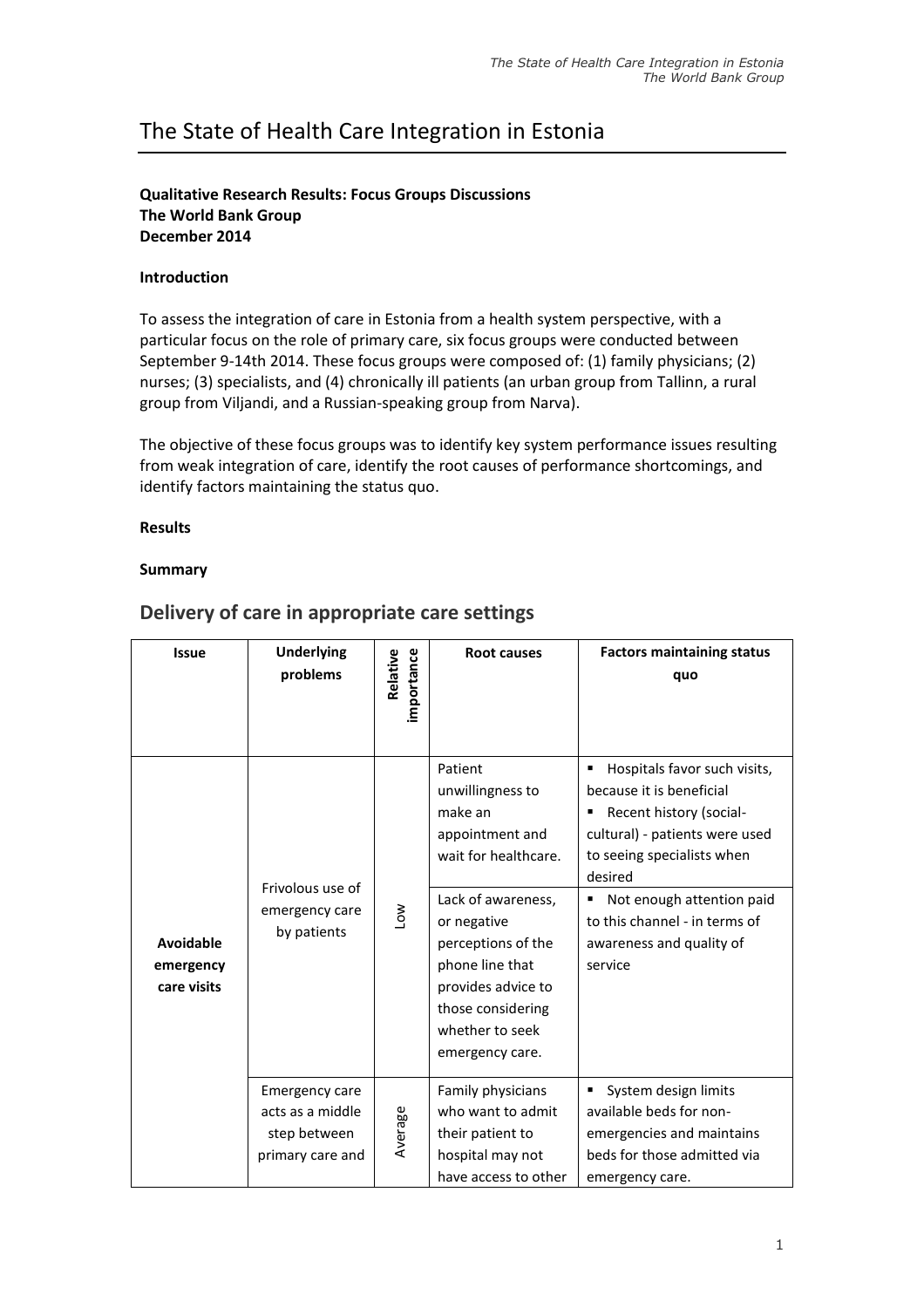|                                            | hospital                                                           |            | admission routes.                                                                                                                                                                                                                                                                   | Lack of clear and effective<br>٠<br>admission system for family<br>physicians                                                                                                                                                                                                               |
|--------------------------------------------|--------------------------------------------------------------------|------------|-------------------------------------------------------------------------------------------------------------------------------------------------------------------------------------------------------------------------------------------------------------------------------------|---------------------------------------------------------------------------------------------------------------------------------------------------------------------------------------------------------------------------------------------------------------------------------------------|
| <b>Avoidable</b><br>hospital<br>admissions | Prevention not<br>efficient                                        | <b>NOT</b> | Unclear roles and<br>responsibilities<br>between social and<br>health care systems<br>for monitoring and<br>case management to<br>avoid acute episodes<br>and hospitalization                                                                                                       | Political and governmental<br>decisions behind the system<br>design - separateness of social<br>and health care system, and<br>lack of cooperation and<br>coordination mechanisms                                                                                                           |
|                                            |                                                                    |            | Difficulty accessing<br>social care prior to<br>hospitalization.                                                                                                                                                                                                                    | Poorly resourced social care<br>system, with unclear<br>responsibilities.                                                                                                                                                                                                                   |
| <b>Avoidable</b><br>specialist visits      | Insufficient<br>groundwork with<br>the patient on<br>primary level | High       | Family physicians'<br>restricted budget<br>inhibits extensive<br>diagnostic<br>procedures in<br>primary care<br>The system<br>demands that the<br>final diagnosis and<br>treatment for<br>chronic diseases can<br>be started only by a<br>specialist, not by a<br>family physician. | ٠<br>Financing politics<br>Incomplete guidelines and<br>instructions about<br>responsibilities of family<br>physicians and specialists in<br>terms of diagnostic procedures<br>Regulations, rules and<br>guidelines in terms of<br>responsibilities of family<br>physicians and specialists |
|                                            |                                                                    |            | Family physicians'<br>heavy workload<br>leads to insufficient<br>information and<br>patient preparation<br>for specialist visits                                                                                                                                                    | System design and<br>financing, which forces family<br>physicians to be doctors and<br>entrepreneurs at the same<br>time<br>Too many responsibilities<br>п<br>set by the system on family<br>physicians<br>Lack of instructions on<br>what content to input to the<br>national e-system.    |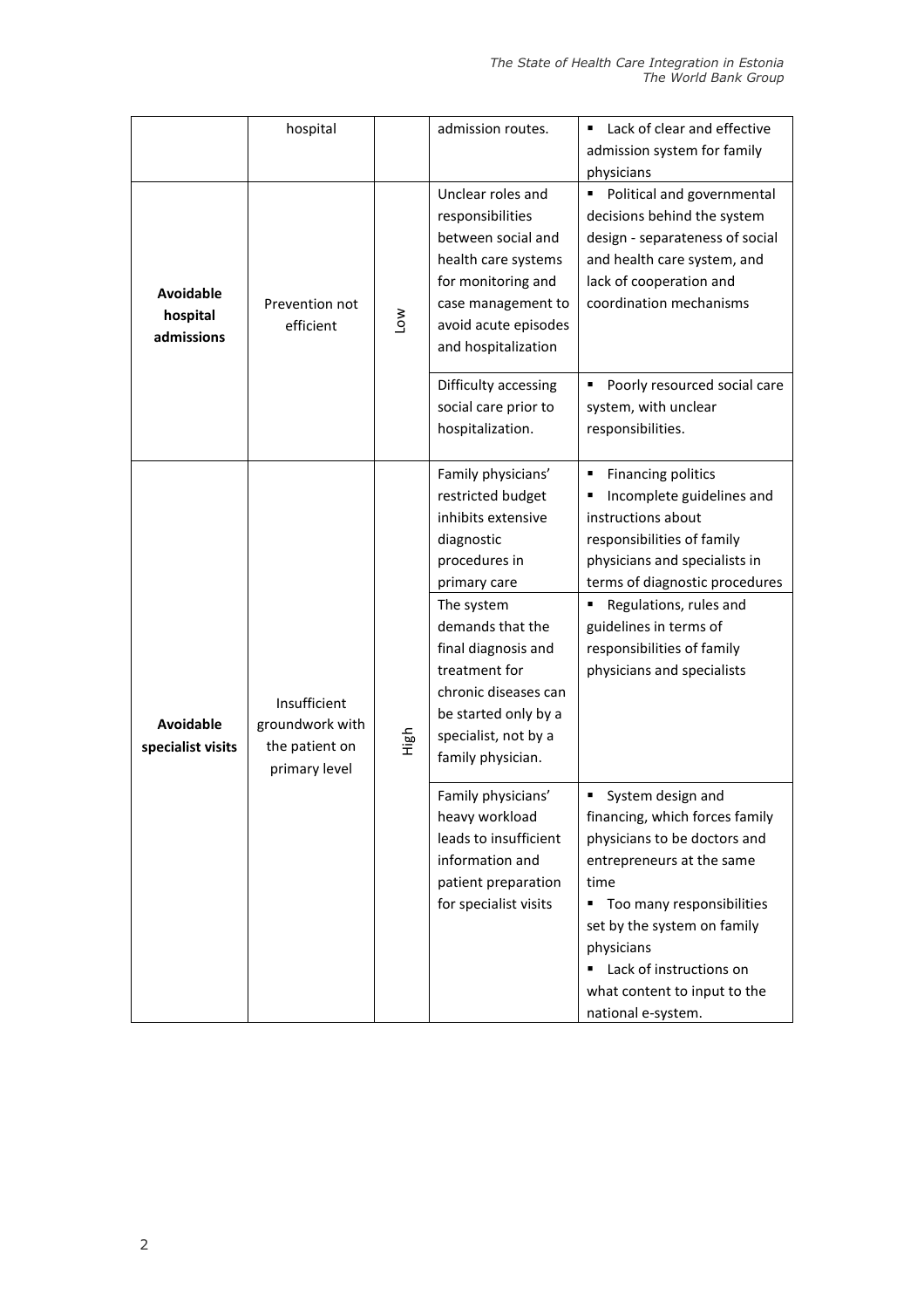|                                           | Failure of family<br>physicians to<br>provide gate-<br>keeping role | Average | Patients' uneven<br>trust towards family<br>physicians due to<br>concerns about<br>variation in quality<br>and competence,<br>particularly in rural<br>areas. | System design and<br>financing<br>Family physicians'<br>competing roles of care<br>provision and running a<br>business                                                                       |
|-------------------------------------------|---------------------------------------------------------------------|---------|---------------------------------------------------------------------------------------------------------------------------------------------------------------|----------------------------------------------------------------------------------------------------------------------------------------------------------------------------------------------|
|                                           | The low<br>implementation<br>of nurse<br>resource                   | Average | Low trust towards<br>nurses by patients<br>and specialists                                                                                                    | Recent history - patients<br>and specialist are used to<br>seeing nurses rather as<br>assistants and secretaries than<br>professionals<br>Nurses have limited<br>responsibilities and rights |
| Unnecessary<br>extended<br>hospital stays | Spillover from<br>social care<br>system                             | Average | Inadequate social<br>care means patients<br>remain in acute beds<br>when they only<br>need nursing care.                                                      | Poor financing and<br>regulation of social care<br>system                                                                                                                                    |

# **Coordination and continuity of care**

| <b>Issue</b>                                    | <b>Underlying</b><br>problems                                                       | importance<br>Relative | <b>Root causes</b>                                                                                                                                                                        | <b>Factors maintaining</b><br>status quo                                                                                                                                                     |
|-------------------------------------------------|-------------------------------------------------------------------------------------|------------------------|-------------------------------------------------------------------------------------------------------------------------------------------------------------------------------------------|----------------------------------------------------------------------------------------------------------------------------------------------------------------------------------------------|
| Inadequate<br>acute inpatient<br>follow-up care | Uncertainty in<br>the<br>responsibilities<br>within health<br>care system           | Average                | Limited number of hospital<br>beds in acute care creates a<br>situation where patients are<br>moved too quickly to the next<br>level and the next level is not<br>ready for such patients | The system is<br>built in such a way<br>that acute care<br>hospital beds have to<br>be vacated in a very<br>short time<br>Overworked<br>nurses not<br>communicating<br>across levels of care |
|                                                 | Uncertainty in<br>the<br>responsibilities<br>of health care<br>and social<br>system | Average                | Organizational separation of<br>health care and social system,<br>which means separate<br>financing and poorly defined<br>coordination mechanisms and<br>processes                        | <b>Full service</b><br>٠<br>package for a patient<br>across two systems is<br>not thought through                                                                                            |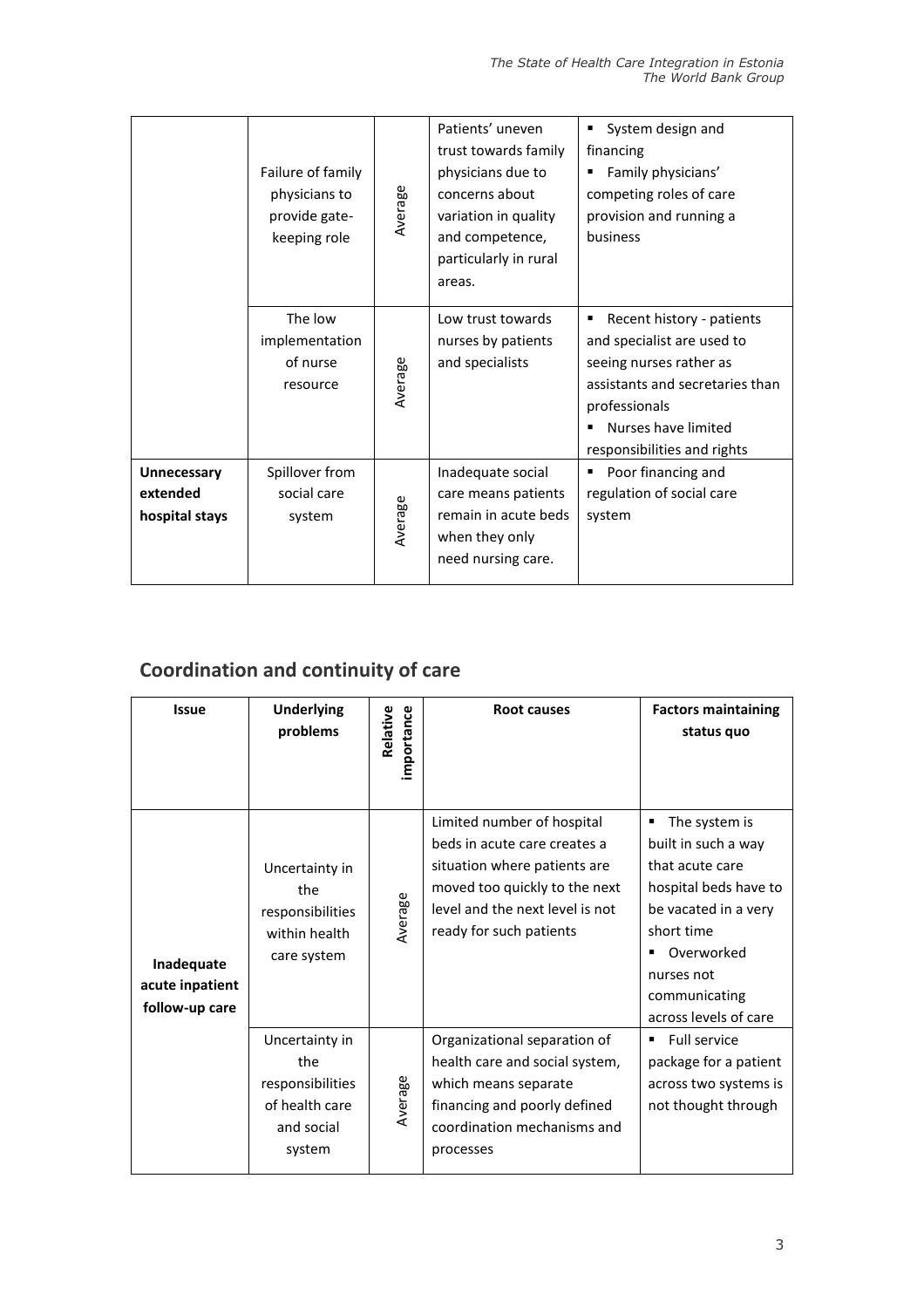|                                                                 | Inadequate<br>rehabilitation<br>High<br>and<br>physiotherapy<br>services                                            |             | Lack of services and long<br>waiting times                                                                                                             | Financing                                                                                                                                                        |
|-----------------------------------------------------------------|---------------------------------------------------------------------------------------------------------------------|-------------|--------------------------------------------------------------------------------------------------------------------------------------------------------|------------------------------------------------------------------------------------------------------------------------------------------------------------------|
|                                                                 |                                                                                                                     |             | Patients feel that organizing<br>and paying for this service is<br>very much put onto themselves                                                       | The system is<br>٠<br>designed in a way<br>that too big of a<br>responsibility is put<br>on the patient<br>Poor<br>communication in<br>Russian-speaking<br>areas |
| Incomplete<br>hospital<br>discharges                            | Inadequate<br>information<br>provided to<br>patient                                                                 | High        | Nurses are too overworked to<br>deliver task adequately                                                                                                | High turnover of<br>patients on the<br>wards<br>Competing<br>priorities                                                                                          |
|                                                                 | Inadequate<br>information<br>provided to<br>family physician                                                        | Average     | Family physicians are not able<br>to accurately grant sick leave<br>due to lack of knowledge about<br>why patient was admitted to<br>hospital.         | Specialists do not<br>have time to send<br>paperwork<br>E-System not<br>universal or cohesive                                                                    |
|                                                                 | Specialists'<br>doing more<br>procedures<br>than needed                                                             | Average     | Defensive medicine                                                                                                                                     | Non-fault liability<br>٠<br>insurance system<br>means doctors face<br>large claims.                                                                              |
| <b>Unnecessary</b><br>pre-operative<br>diagnostic<br>procedures | Duplicating<br>analyses/<br>diagnostic<br>procedures by<br>specialists<br>(already done<br>by family<br>physicians) | æ<br>Averag | Lack of clear instructions as to<br>what analyses and diagnostic<br>procedures should be done by<br>the family physician and what<br>by specialists    | Financing by EHIF<br>in case of hospitals is<br>procedure based and<br>is beneficial for the<br>hospital (specialists)                                           |
| Over-and<br>under-<br>provision of<br>preventive<br>services    | Unclear roles<br>and<br>responsibilities<br>for preventive<br>services                                              | Low         | Family physicians do not<br>consider preventive services<br>their responsibility, and do not<br>see the value of some types of<br>preventive services. | Prevention<br>٠<br>system and<br>responsibilities are<br>not completely<br>thought through                                                                       |
| <b>Limited</b><br>provider<br>continuity of                     | Long waiting<br>times to see a<br>specialist                                                                        | High        | Not enough insured/free visits<br>available<br>Difficulties in making an                                                                               | Financing<br>٠<br>Poorly organized<br>٠<br>and planned human<br>(specialist) resources                                                                           |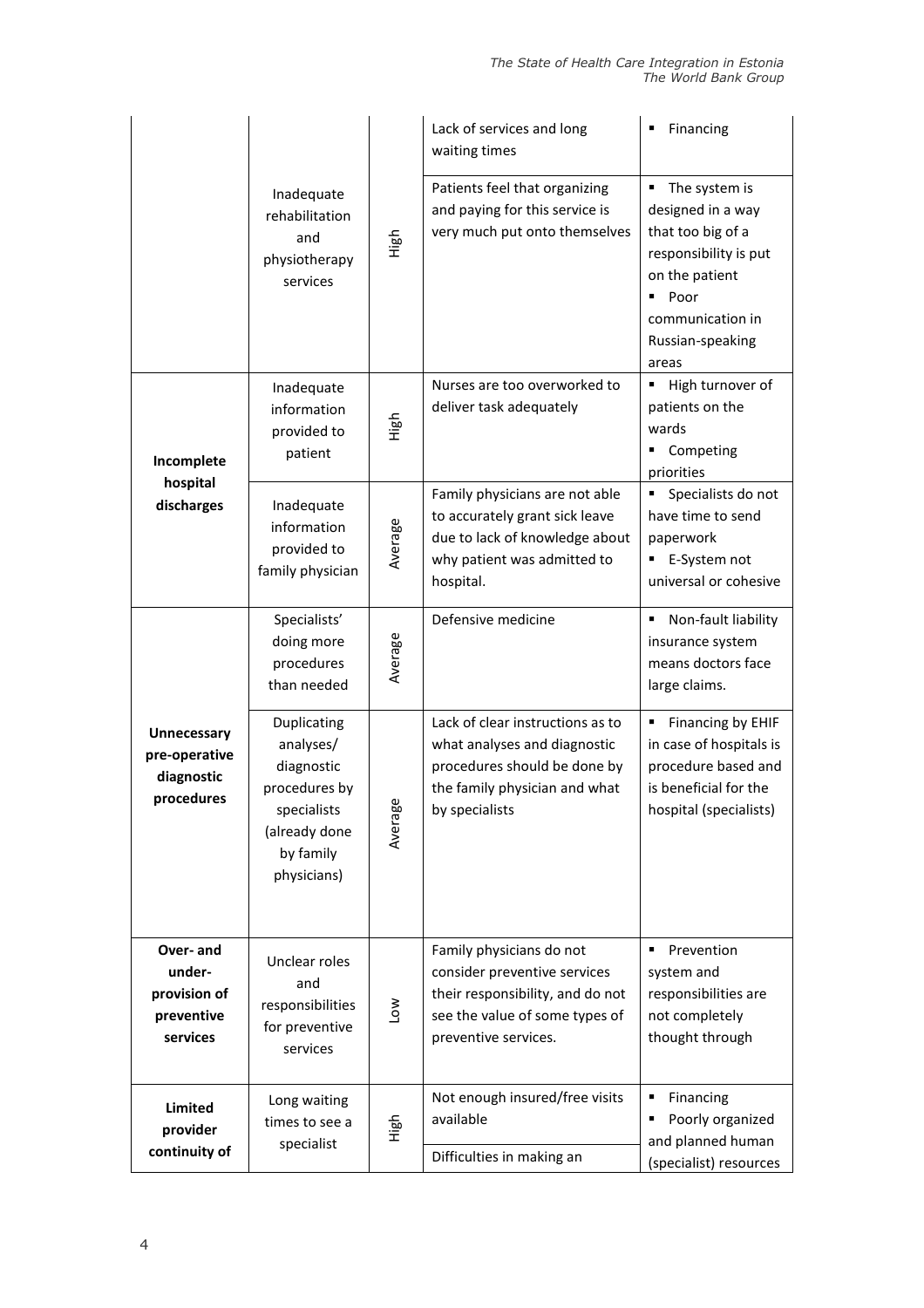| care |                                                                         |         | appointment to see a specialist                                                                                                                                                                                                                                                                                                                                                                                                                                 |                                                                                                                                                                                                                                                                                                    |
|------|-------------------------------------------------------------------------|---------|-----------------------------------------------------------------------------------------------------------------------------------------------------------------------------------------------------------------------------------------------------------------------------------------------------------------------------------------------------------------------------------------------------------------------------------------------------------------|----------------------------------------------------------------------------------------------------------------------------------------------------------------------------------------------------------------------------------------------------------------------------------------------------|
|      | Low trust<br>towards<br>specialist care<br>outside Tallinn<br>and Tartu | Average | Patients outside Tallinn and<br>Tartu may not seek the help<br>they need or move from<br>specialist to specialist.                                                                                                                                                                                                                                                                                                                                              | Incentives for<br>٠<br>high quality<br>specialists to be<br>based in Tallinn and<br>Tartu<br>• Perceived<br>incompetence of<br>rural specialists                                                                                                                                                   |
|      | Discontinuity of<br>care for older<br>patients                          | High    | A step between different levels<br>is missing in older patients'<br>care - need for geriatric<br>departments                                                                                                                                                                                                                                                                                                                                                    | Full service<br>package is not<br>thought through for<br>older patients                                                                                                                                                                                                                            |
|      |                                                                         |         | Unclear division of<br>responsibilities and incomplete<br>cooperation between social<br>and health care systems                                                                                                                                                                                                                                                                                                                                                 | Political and<br>$\blacksquare$<br>governmental<br>decisions behind the<br>system design -<br>separateness of<br>social and health<br>care system                                                                                                                                                  |
|      | Inconsistent<br>and incomplete<br>information<br>flow                   | High    | The current state-run e-<br>platform is not functioning well<br>and does not correspond well<br>to the needs of medical care<br>providers<br>Bigger hospitals have their own<br>information systems, these are<br>incompatible and making the<br>situation especially difficult for<br>family physicians<br>Incomplete and inconsistent<br>information provided by<br>doctors to each other for<br>referrals and filling out the<br>medical records e-platform. | ■ The structure and<br>content of the e-<br>system has not been<br>agreed upon and<br>filling<br>guidelines/manuals<br>is not thought<br>through<br>$\blacksquare$ Lack of<br>instructions and rules<br>regarding what<br>information is<br>required for referrals<br>and completing e-<br>records |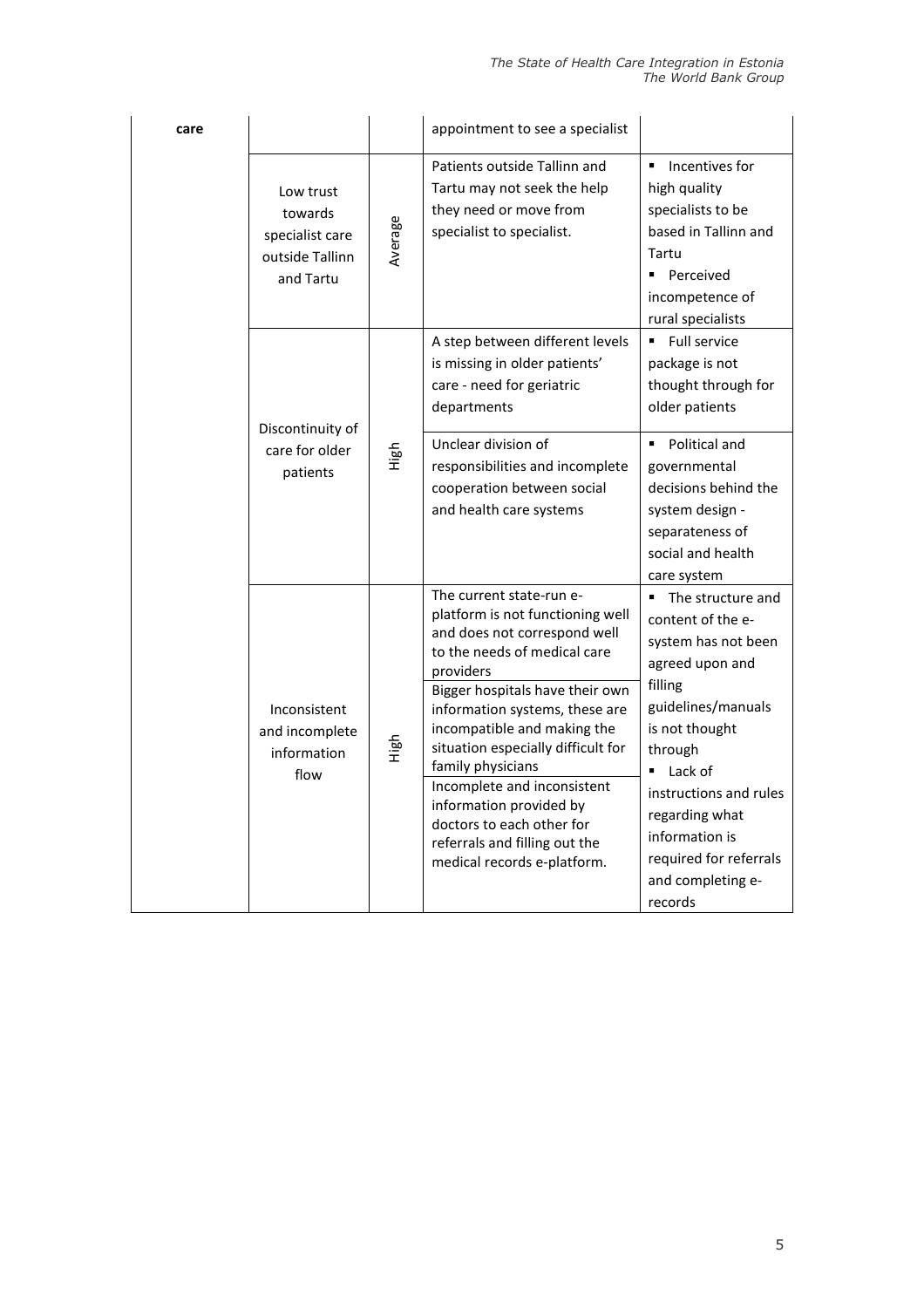## **Delivery of Care in Appropriate Care Settings**

The current healthcare system officially designates primary care providers as gate-keepers to healthcare; however in reality the system does not fully work in this way. Family physicians, nurses and specialists all considered that delivery of healthcare in Estonia is biased towards specialists, and in some cases towards emergency care (as a middle step between family physicians and hospitals).

The current process for people with chronic diseases is that they receive a diagnosis from a specialist, and then revert to family physicians for ongoing observation and care. However, people with chronic diseases largely do not consider this system satisfactory – they express a preference for care provided by specialists, and would favor an increase in specialist-based care, including self-referral to a specialist without gate keeping by the family physician. They do not express any preferences for inpatient care.

The following sections examine the views of family physicians, specialists, nurses, and people with chronic diseases in more detail.

#### **1. Avoidable emergency care visits**

Specialists, family physicians and patients alike considered that some emergency care visits could be avoided, though they differed on their assessment of the underlying causes for avoidable emergency care visits.

Specialists criticized patients' frivolous use of emergency care for minor issues, noting that there were insufficient disincentives for visiting the emergency room unnecessarily.

*"People who shouldn't do it turn to them. An artificial nail is broken. If they'd have to pay 50 Euro then maybe they might think about it, if they should turn to a medical facility with that." (specialist)*

#### *"In Finland they bill you if you call the ambulance without reason." (specialist)*

Patients claimed that they could reduce their use of emergency care if they had other options for reassurance and advice about appropriate next steps, whether by calling an ambulance or seeking different forms of help, when they have a health problem. The existing 1220 helpline aims to provide this service, but it is underused, both due to low awareness of the service's existence, and whether or not there is a charge associated with its use, and due to a variation in the personnel on the line, whether the person is kind, friendly and gives good advice or the person is arrogant and makes your trouble seem ridiculous.

*"I have called them and my foot was so swollen. I hit it myself. And since I'm diabetic then I don't know where I hit it because I fainted. But I've hit it and it is so swollen. But they told me right away to put cabbage leaves and fleawort on it and that it will reduce … and they talked so nicely." (patient, rural, Viljandi)*

*"Well, it is being overworked and really, they are overworked because many might go for no reason but … there's the helpline … Goodness, how often we have called because of the kids*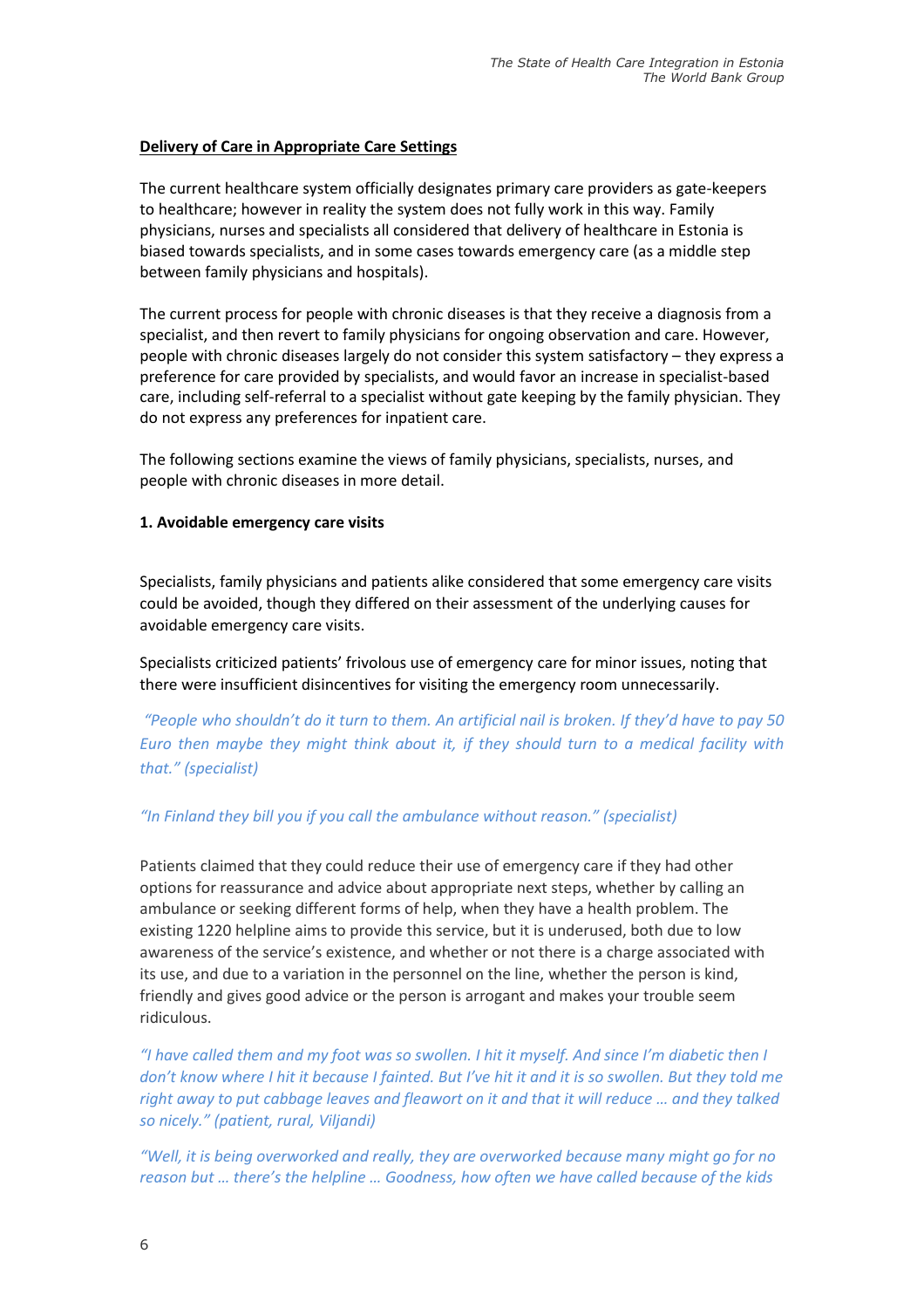*simply – because of grandkids – you call that helpline and you ask what you should do first, you don't have to right away [go to the emergency room] …" (patient, Tallinn)*

## *"By the way, that helpline is really good, I mean the help there … well, that family physician number I mean. That you call and ask for advice. And I have been told twice not to play around, to end the call and call an ambulance." (patient, Tallinn)*

Patients also visited the emergency room on the instructions of their family physicians, not as an emergency but as a route to hospital admission. There are insufficient hospital beds to meet the need, and processes to admit patients are unclear and often depend on having a good relationship with a specialist in the hospital. After calling round various hospitals and invariably being told there are no available beds, family physicians sometimes resort to sending their patients to the emergency room, knowing that hospitals have specific beds available for patients admitted via this route.

*"Actually the artificial occupancy rate is … during this summer here I've heard back several times that oh, we don't have availability, call this other department. Then it turns out that the other department doesn't have availability either, call the first one back. And then they tell me to send them through the emergency room. It turned out that both had availabilities." (family physician)*

*"I don't call any more, I send them to the emergency room." (family physician)*

#### **2. Avoidable hospital admissions**

All focus group participants recognized that the decision to admit someone to hospital is not made lightly: it is limited, and strongly regulated.

The issue of appropriate hospital admissions was raised by specialists. In their opinion, more effective prevention of acute conditions would reduce the need for hospital admissions, especially for chronic patients. However, the challenges of coordination between health and social care systems make this challenging.

There are no official cooperation and coordination mechanisms, processes and responsibilities between the social and health care systems in Estonia. It can be hard for a person to access social care at all until they are admitted to hospital, a particular challenge for older people who live alone or in rural areas and need assistance in activities of daily living, transportation and supervision. The social and healthcare systems are separately run and financed, with the social system considered weaker. Cooperation between two systems currently depends on goodwill from both sides rather than any basis in official regulations. This makes it hard to clarify which system is responsible for particular tasks, overall monitoring of patients, and case management. Where the primary care provider and social care provider have good relations and the desire to cooperate then the system works. In reality there is a lack of good relations and in many cases neither of the sides wants to take responsibility because of being overworked, lacking human resources and the question of who will cover the cost. Inadequate social care can lead to avoidable hospital admissions.

## *"A person with social problems will not get help until their health is in such poor condition that they end up in the hospital. There they will wash them. They'll get medication. The*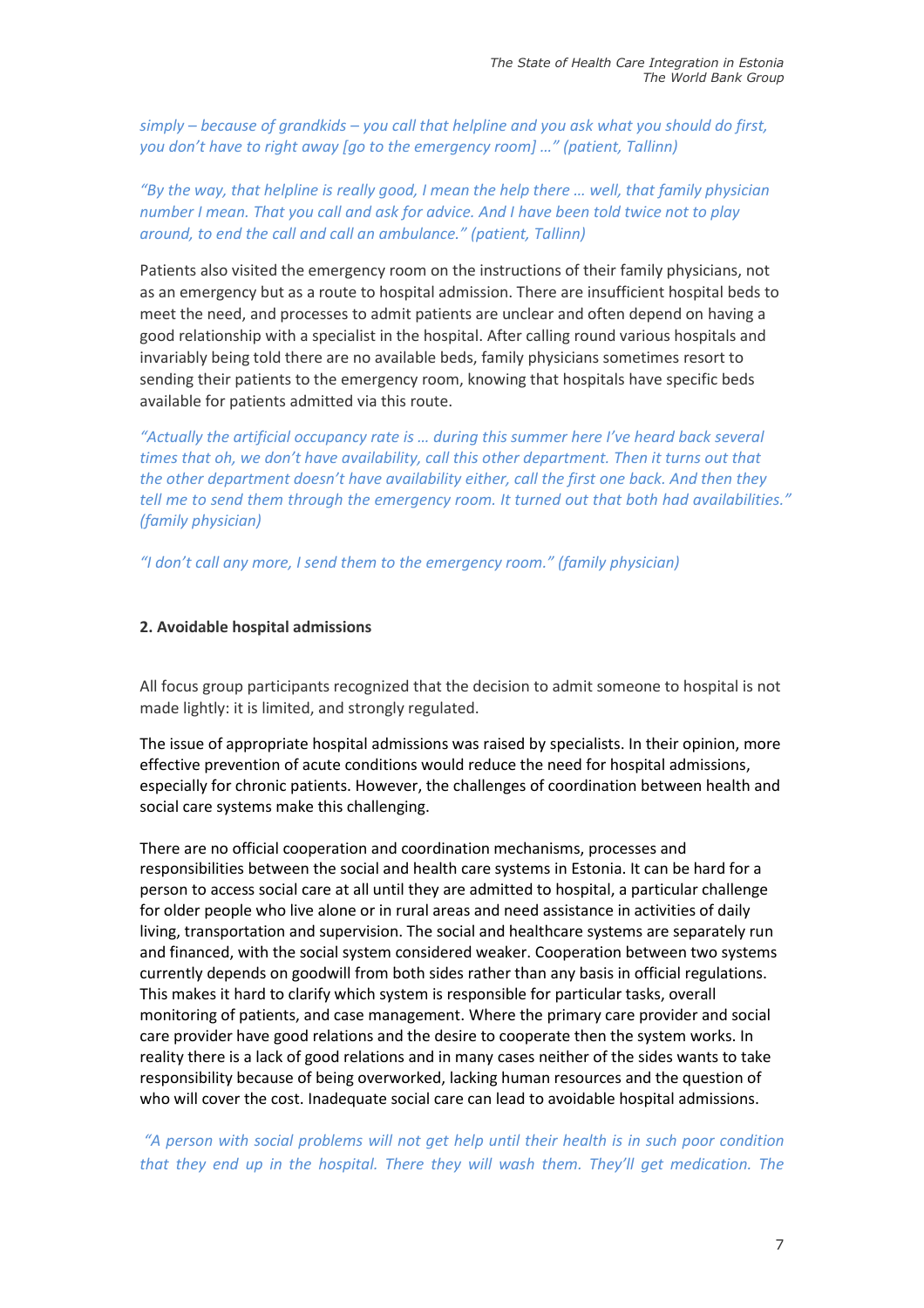*problem is that they won't take their medication at home. But it is extremely difficult to delegate that to a social worker. One does not want to listen to the other. Instead of connecting with each other. Referring to the social stage. Extremely difficult. People take up expensive hospital beds." (specialist)*

There was also the question of appropriateness of admission setting. Given that health care is better financed and regulated than social care, respondents considered that hospitals and hospices sometimes took on responsibility for the care and financial implications of patients better suited to the social care system, for example a nursing home. The respondents considered that there should be better coordination of what type of care is most appropriate for different patients' needs, to address the default option of hospital admission, and better planning for where these patients should go next.

*"The Helsinki University hospital will not get a patient who has had 3 strokes. It would be a first-time one. Patients requiring nursing care are sent elsewhere before they reach the university hospital." (specialist)*

*"One third of the elderly who receive nursing care should be in a retirement home. The EHIF*  will pay for it if we have them. The nursing home pension would not cover it. And they don't *want to go. The family can't afford it. The local government won't pay either." (specialist)*

## **3. Avoidable specialist visits**

Patients and medical care providers had different views on this topic together with their own strong reasons and arguments. Medical care providers saw the need and opportunities to decrease specialist visits, patients on the other hand wanted to have more possibilities to see a specialist.

Specialists welcomed the designated gate-keeping role of family physicians, and expressed a preference for it to be more systematically observed, with family physicians conducting the basic information gathering, analysis and diagnostic procedures in advance of referrals to specialists, as opposed to the current system where these tasks inefficiently fall to specialists.

*"The market is not regulated. What the specialist has to do and what the family physician should do. 80% of my cardiology appointment time I am doing the job of the family physician. There's no adequate documentation, no system as to how the patient actually gets to see a specialist. Why they can sign themselves up." (specialist)*

Specialists particularly struggle with referrals from family physicians that, due to an absence of any specific guidelines or instructions about how to make a referral, are often either overloaded with unnecessary information or lack any essential information at all. This is made worse by the lack of a common, smoothly operating e-system: every party inputting to the national e-system interprets and inputs to it in their own way. Both specialists and family physicians felt the need for guidelines and instructions for providing relevant patient information in the e-system and on referrals.

*"We have not agreed upon the content. What we want from the digital case history. One person wants everything in detail. I would like the necessary things to be written down. Realistic problems. Not writing everything down, just in case. It is horrible." (specialist)*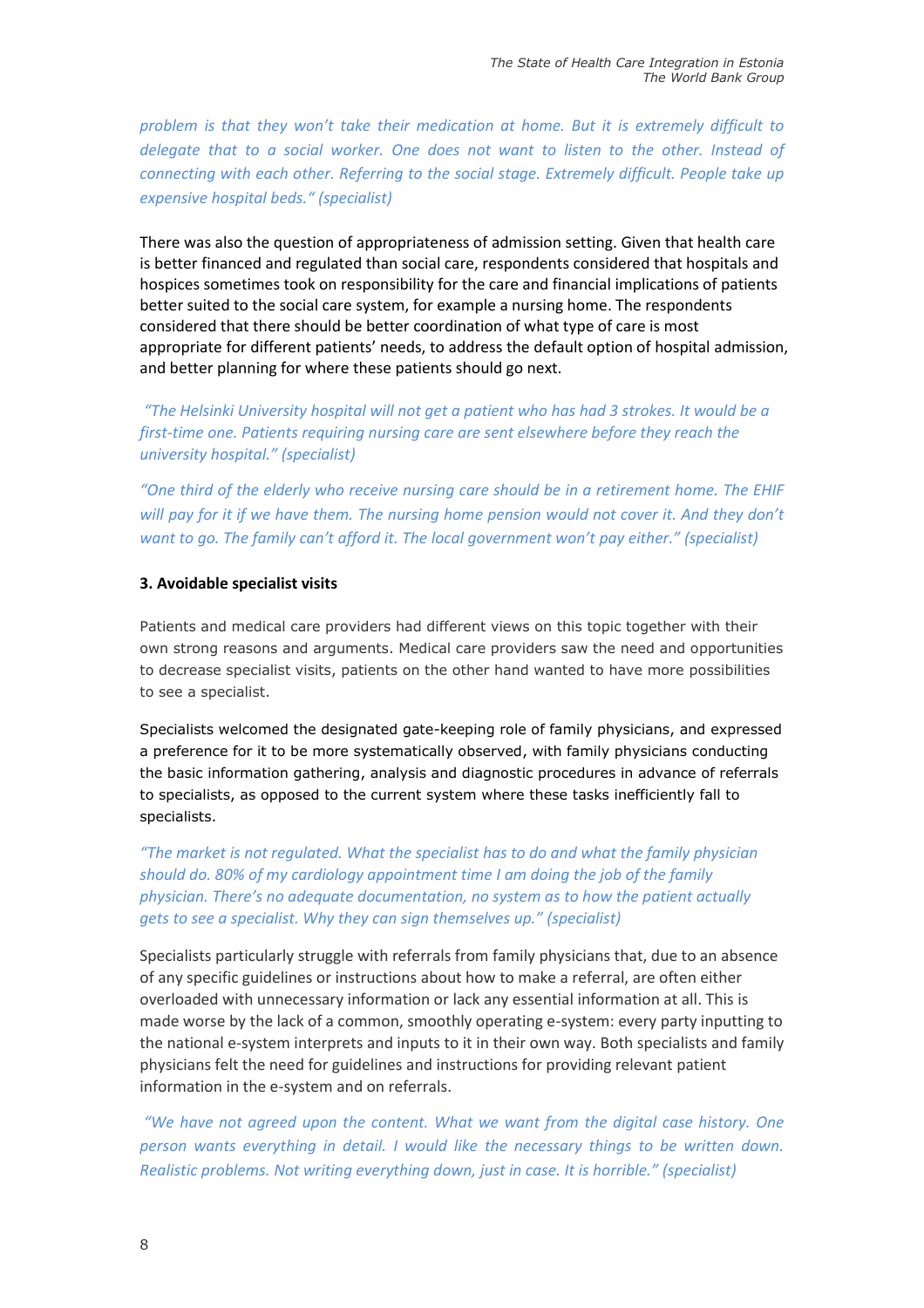*"That's the thing with the family physician's referral, when it comes. My diagnosis is just a cough and then I have to read what time [when, by clock] they did the leucocytes. I can't even read it with my glasses. Why do you send that? Half a page." (specialist)*

The main barrier to family physicians conducting these basic analysis and diagnostic procedures is the burden on the budgets of family physicians.

## *"I guess it also starts with financing. If there was a little bit more money, they would run the tests themselves. There would be an interest. They would continue on with it." (specialist)*

To save valuable specialist time, specialists consider that patients should be better prepared by a family physician or nurse for the visit, with explanations in advance about what is needed or what questions the patient should be prepared to answer, such as the names of their current medication.

*"And I can be more effective if the patient has the information. They can talk about it. Patients are uneducated. They take ten green, blue, yellow pills. But what are they? They should write down the names. They wait for three months to see the specialist. And then we just stare at each other, not understanding each other. There are many problems here actually." (specialist)*

Family physicians considered their role to be to proceed with care according to the scheme set by the specialist, and to observe the patient's progress. However, they reported that they would like to do better groundwork with the patient before sending the patient to the specialist – but they way in which healthcare is currently financed creates barriers to achieving this.

Family physicians say that they would need additional budget to conduct the basic analysis and diagnostic procedures that specialists want from them. The disincentive to invest in basic analysis and diagnosis extends to the cost of using the results to start treatment, as medication is more expensive for family physicians than for specialists, who can require a higher patient co-payment. Moreover, the system demands that the final diagnosis and treatment for chronic diseases can be started only by a specialist, not by a family physician.

*"The possibilities for running tests … we have the Holters, we do it ourselves … from the cardiologic aspect we can run tests on the heart, we might not have to refer them to specialists as much but since you can't start treatment on your own, can't prescribe medication at such a big discount [patient's copayment is higher], maybe they should review the conditions for discounts and if certain criteria are met then all doctors should have the opportunity to start treatment." (family physician)*

Even if the budget was available, family physicians have an ever-growing patient list, and are continually being given responsibility for tasks they do not consider a key part of the doctor's role. While their expressed ambition is to focus on doctors' work and help specialists, they feel overworked and lacking in capacity to do so.

For example, there is currently a debate about whether family physicians should be responsible for preventive care.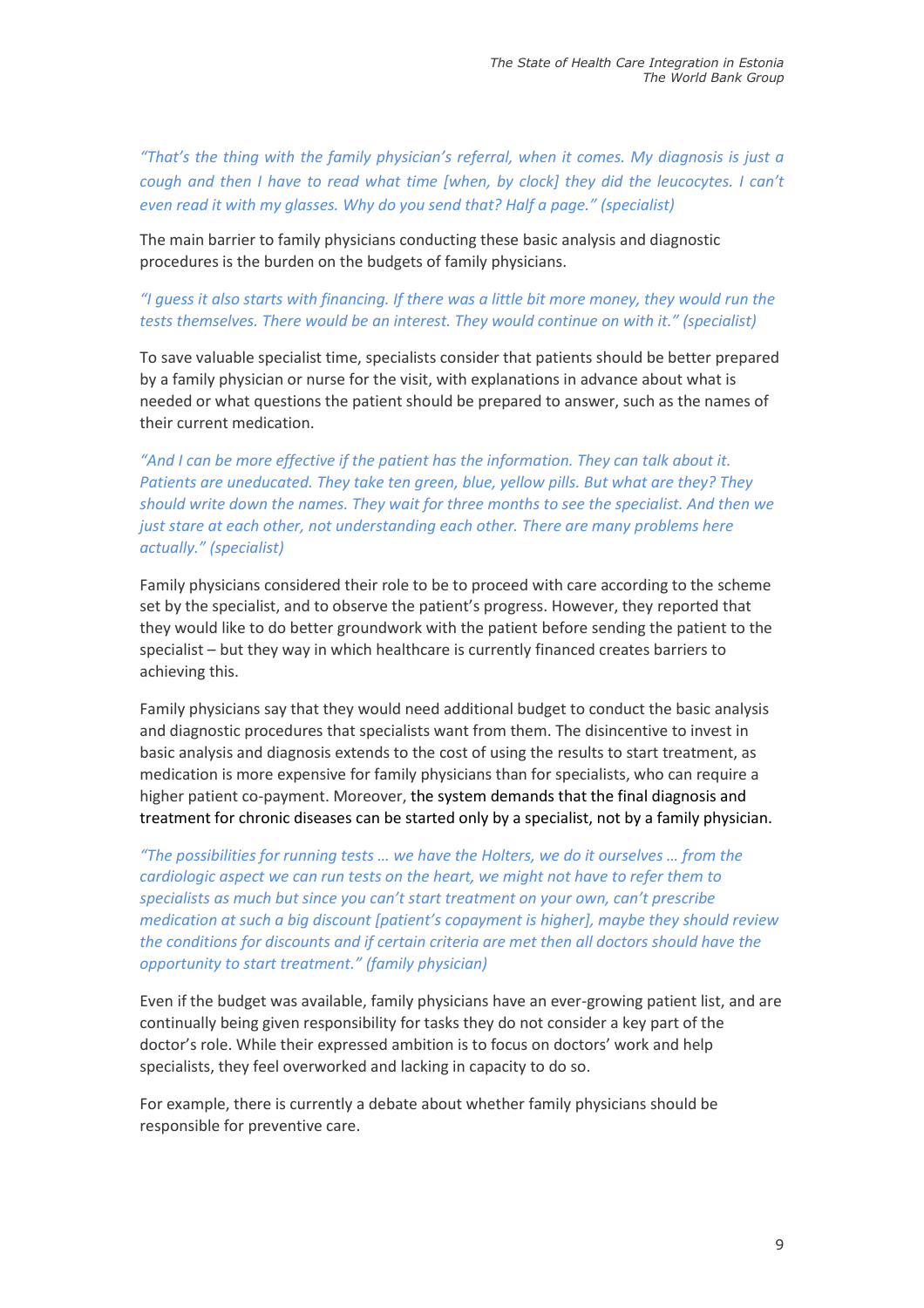*"A doctor's job is to cure sick people, not prevent illnesses. Yes, the nurses can counsel them a little bit about quitting smoking and … but it has to come from elsewhere as well, not only the family physician." (family physician)*

Family physicians have also inherited some responsibilities of school doctors. In the past, most schools had a school doctor and a school nurse. Now the system has evolved to only include school nurses, and some of the tasks and requirements previously undertaken by the school doctor fall to the family physician, without any additional budget or resources.

*"Schools' healthcare has been pushed onto us now for just a thank you, there are all those guidelines, everything we have to measure. They got rid of school doctors almost overnight and now it's like that." (family physician)*

Another barrier is the heavy workload of family physicians, which includes not just care provision, but all the aspects of running a business. Family physicians admitted that they spend so much time dealing with financial, administrative, and personnel issues that they often do not have enough time to spend getting to focus on patients' problems in depth, so it often seems safer to send the patient to a specialist.

*"Not doing enough doctor's work, maybe one third or one fourth of the time is when you can concentrate on the medical aspect... on being a doctor. You have to think about the economy, about the time, the patient's possibilities and all the many obligations, that you must do before and after, to have in your reports." (family physician)* 

One solution to expand the capacity of family physicians could be task shifting to nurses. Family physicians recognize that their nurses have the ambition to do more work that corresponds to their profession rather than being confined to their traditional roles of scheduling and basic tasks like weighing and measuring school children. However, there is a lack of patient trust towards nurses, who prefer receiving care and advice from a doctor.

*"Patients don't trust the nurses. The patient comes to the center and says they want to see a doctor, not to talk to some nurse." (family physician)*

#### **Nurses**

Nurses consider that they have the education, training, and desire to help family physicians and specialists much more than they are currently able to do. In order to achieve that, they would need to overcome not just patients' lack of trust, but also specialists' lack of confidence in their abilities. While family physicians recognize the resource that nurses offer, currently nurses who work for specialists are disempowered from making even simple clinical decisions like giving medication for a headache. Both these issues contribute to the brain drain of nurses leaving Estonia to work abroad. Nurses are keen to see their skills being better valued, by themselves, by the public, and by physicians.

*"That the nurse is just an assistant of some sort who doesn't really know anything. But when the doctor says, come here, the nurse will show you how to give a shot. Then they believe you. You are doing the right thing then." (nurse)*

*"There was a doctor who was a despot. When he came, everyone was shaking. The caregivers disappeared, the nurses stuck around. Some younger nurses did not come to the*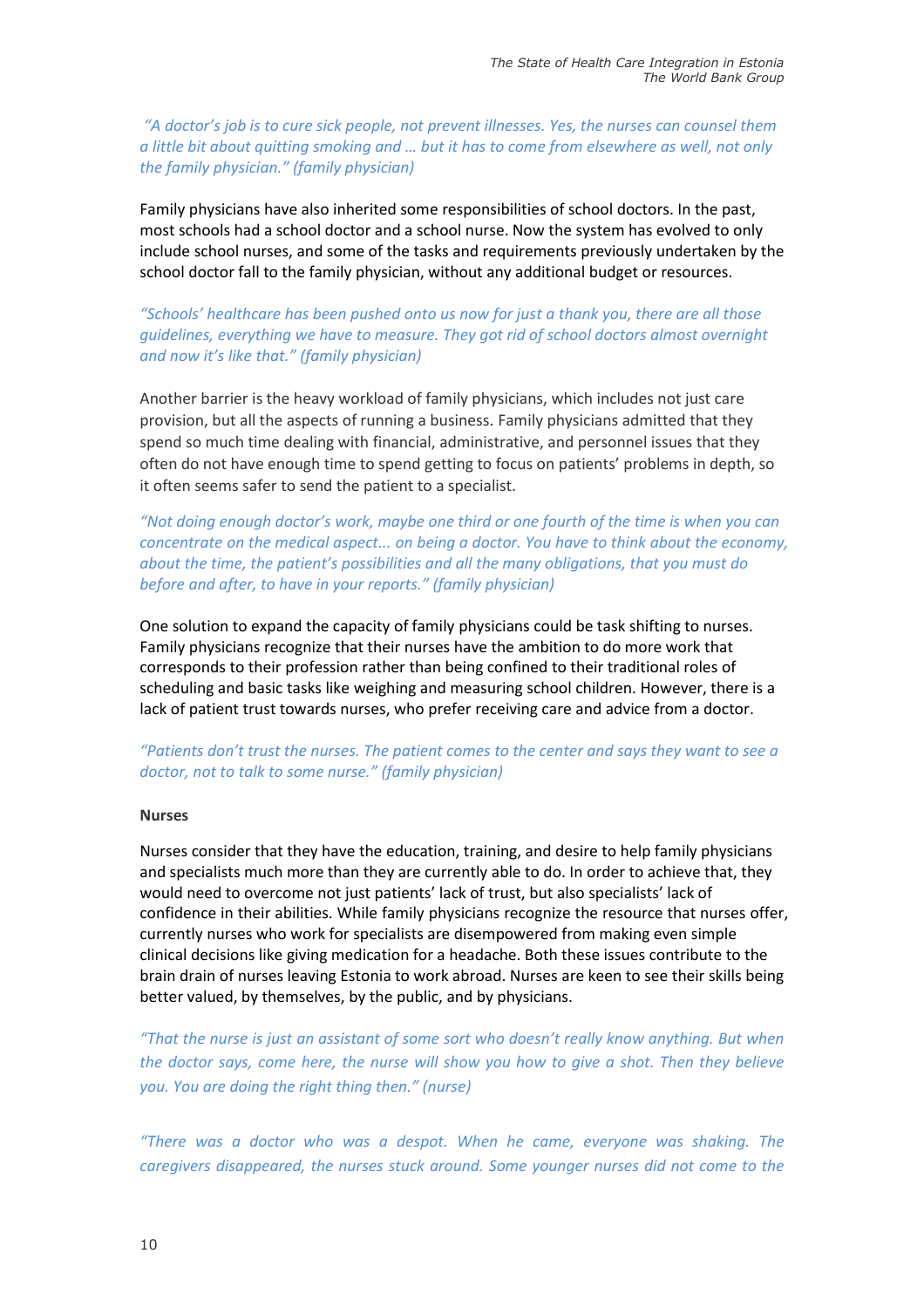*visits, knowing that they might run out crying. Since I was in one department for two years, there was one nurse who stood up to the doctor. The environment improved. We must value ourselves as nurses. And ask to stand up for ourselves, that I am someone and you don't just come and do this to me. These old molds will be broken by new blood." (nurse)*

Pulmonology, diabetes and cardiology nurses felt sufficiently prepared to act more independently to provide care for chronically ill patients and in preventive care, such as smoking prevention. They identified valuable specialist and family physician time that could be saved if patients could approach these nurses directly, without the extra current step of a referral from family physicians or specialists, which they considered unnecessary, obstructive and resource-consuming.

*"The patients can't see the [pulmonology, diabetes or cardiology] nurse on their own. They must always have a referral from the family physician or the specialist or they must pay. But in my opinion it is crazy when a person decides to give up smoking. But they can't come on their own, they must go and get a referral of some sort. This is a huge thing that needs to be fixed." (nurse)*

*"Yes, the nurse can advise them in every way, we have people with asthma. The person might have something wrong with their inhalator. Some simple issue. And basically they can't just drop by the nurse's office." (nurse)*

*"Diabetes problems, problems with insulin shots, problems with glucometers. First they have to see the family physician. Get a referral. In my opinion, that is additional work for the family physician as well. And it is pointless work. The nurse's appointments are not so expensive [for EHIF] in my opinion, that the patient couldn't turn to them directly. We have sometimes been yelled at for seeing a patient, breaking the law a little bit. They must have someone who referred them to us. It could be without referrals..." (nurse)*

## **Patients**

Patient's trust towards family physicians varied according to their perceived quality, competence and qualifications. Some patients fully trusted their family physician while others preferred to avoid primary care because of lack of trust towards family physicians, considering that family physicians did not know enough. These patients sought a referral to the desired specialist or considered patients should be able to access specialist visits directly, without a referral. This was particularly the case with patients in urban settings.

*"I think that those family physicians, they are very different. There most certainly are very good family physicians and very great specialists and there are those who are less …" (patient, Tallinn)*

*"Patients simply go on their own, passing by the family physician. They don't trust, as it was said here that people don't trust their family physicians, they don't trust their qualification." (patient, Tallinn)*

Rural patients were more likely to have good relations and trust their family physicians than urban patients, and less likely to prefer specialist care, given the extra effort required to visit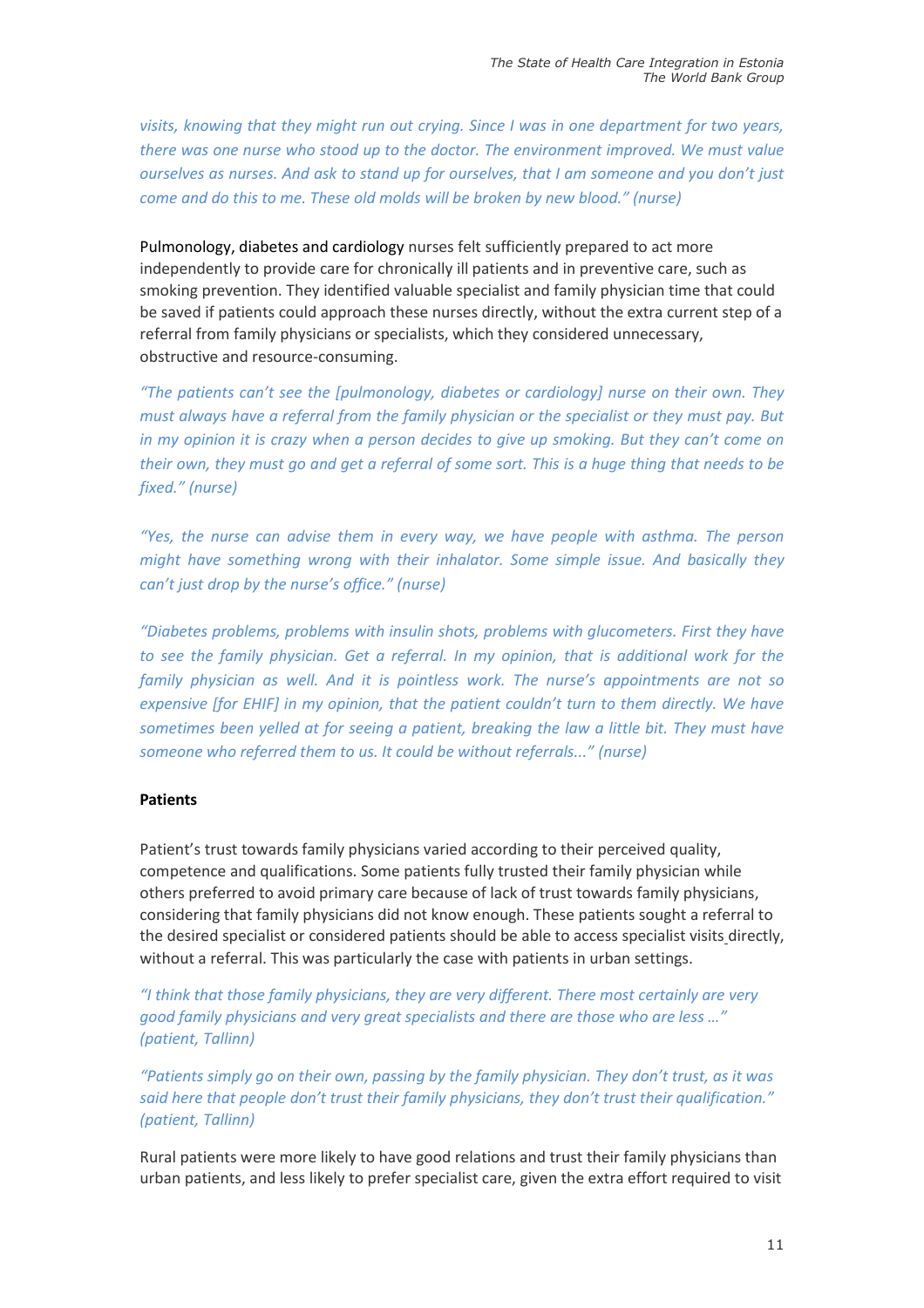a non-local specialist – though their attitudes towards family physicians depended on whether their services were accessible, and whether the physician had physical resources.

*"I praise them very highly. Very, very, very. All the time, they never say no, doesn't matter what your complaint is. They will check it out right away. They are willing to do everything. Everything is very, very good. Tests, they refer you everywhere. Heart. Here and there. So I won't say a single bad word." (patient, rural, Viljandi)*

## **4. Unnecessarily extended inpatient stays**

The respondents considered that the length of admission is kept as short as possible. Indeed, patients felt that sometimes specialists discharged them from hospital too early, without adequately considering the risks, and specialists noted that the imperative to make hospital beds available resulted in patients being moved on to the next stage of care before they were entirely ready to do so.

However, one challenge identified was unnecessarily extended inpatient stays for patients whose care needs would be better suited to the social care system. Respondents observed that due to the social care system being less well resourced and regulated than the health care system, patients often remain admitted to a hospice longer than they should, and when they are discharged back to their social care-run nursing home, they are often sent back for admission to the health care system after a short time.

*"That the hospice doesn't become a nursing home." (specialist)*

## **Coordination and Continuity of Care Across Care Settings**

Inadequate acute inpatient follow-up care and limited provider continuity across levels of ambulatory care were identified by all focus groups as the most critical issues. Incomplete hospital discharges, particularly in terms of further instructions for the patient, primary care provider, hospice or nursing home after an acute hospital admission were a particular concern of specialists and nurses, while family physicians had some concerns about primary prevention.

#### **5. Inadequate acute inpatient follow-up care**

All focus groups expressed concerns that after an admission to hospital, patients are very often left alone; this is a particular concern for older patients and those with co-morbidities and chronic diseases. Specialists and nurses noted confusion as to which care setting patients who have limited or no ability to take care of themselves should be referred next and who should be responsible - health care or social care. Patients and family physicians expressed concerns about the poor availability and accessibility of rehabilitation and physiotherapy services.

#### **Inadequate follow-up care due to unclear responsibilities**

Specialists and nurses expressed a lack of clarity as to who is responsible for coordinating follow-up care, which they considered to be primarily a healthcare issue, rather than a problem at the health/social care nexus. They described that the shortage of hospital beds means patients are rapidly moved on to the next stage of care, sometimes prematurely, to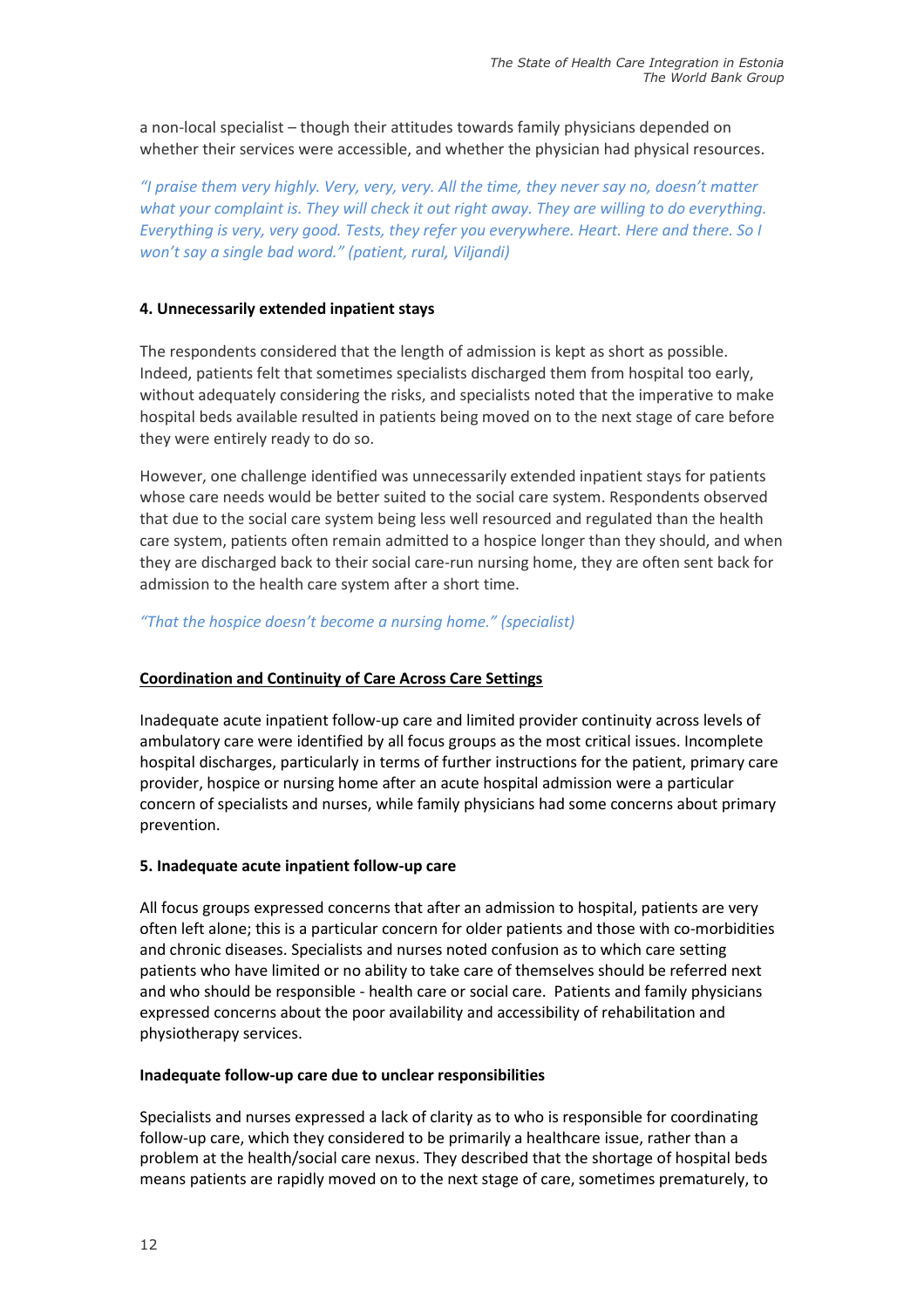make more acute beds available, without adequate preparation of the relevant healthcare providers for the specific needs of each patient at this next stage.

*"If in the old days the patient used to be in for two months. You knew that person. You knew the good and the bad. But now, let's say three-four days. You are compiling a new chart all the time. You are meeting new people all the time and then they are gone again and you'll have someone new again." (nurse)*

*"They sent them to rehabilitation very quickly, to us. Rehabilitation can't do anything because the patient is not ready for it yet and would need follow-up care, not nursing." (nurse)*

Still, the issue of social and health care system being separate did not go unnoticed - in the opinion of specialists and nurses, patients should get a full package of coordinated, planned services that extends from acute care to recovery, over both systems.

*"The political choices in medical care should be done based on the amount of money that is available to us. Needs to be effective and humane. Many patients receive the treatment and then nothing else. Follow-up care and all should be in the package. We do a hip replacement but some sort of exercises … As soon as they are better – out." (specialist)*

*"Our very big drawback is the referral of elderly people. Because there aren't many of those follow-up care and nursing places. And we do all this hard work but if there's no family behind them then there is a problem as to what will happen to that person next." (specialist) "At home it is also that medicine and social care are fractured, it is very difficult to get home nurses … there are social care services. Because if you have a family, children, then all those things that you want to get at home, you have to pay for them." (nurse)*

#### **Inadequate follow-up rehabilitation and physiotherapy**

The difficulty in securing adequate rehabilitation and physiotherapy was especially important to family physicians and patients. Family physicians feel responsible for organizing physiotherapy for their patients but in reality there is not much that they can do. They can make referrals to rehabilitation but the patient may not receive the therapy due to long waiting times caused by insufficient availability of services.

*"When there is surgery, they've done surgery on a fracture, they would need physical therapy right after the hospital but they are sent home on sick leave and then it is the family physician who must organize rehabilitation, which is rather complicated as we know." (family physician)*

*"First you send them to a rehabilitation specialist, the waiting times are a month or two … then they send them to physical therapy, you wait another two months." (family physician) "Actually, based on my understanding, when a person comes and I diagnose them with arthritis, they should go to the rehabilitation specialist right away and get physical therapy immediately, not in 3-4 months or 6 months later." (family physician)*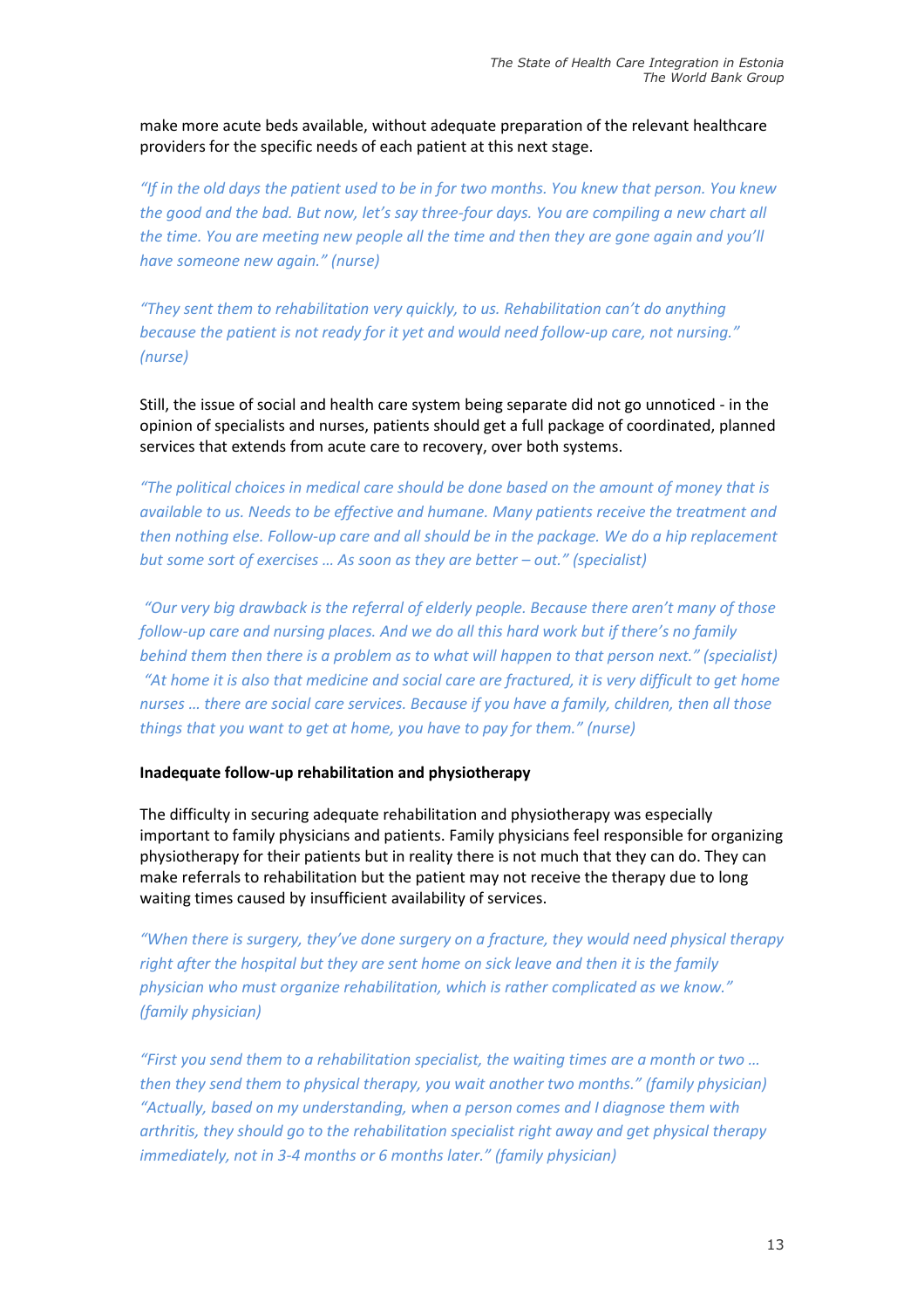Patients feel that after acute care they have been left alone and have to actively secure their own rehabilitation services, including compiling a rehabilitation plan, and organizing visits to get the services, and even then they may not receive the service that is planned or may get it to a lesser extent. Similarly to family physicians, patients identified the bottleneck as long waiting times, in addition to high co-payments.

*"Follow-up care should be better organized. One thing I'd like to mention, that I can't get over is the rehabilitation plan. It is a waste of paper on my side and the EHIF just sends money somewhere. I had a 5-year rehabilitation plan they made but I haven't received a single service." (patient, rural, Viljandi)*

*"You have to do all of that on your own, they just recommend things, that you could do this or that and then you see on your own. They give you hints that there they have that and our own clinic has this, you can go there or go ask there, they have told you everything but you have to book it all on your own." (patient, Tallinn)*

*"I might receive rehabilitation but for some reason they'll give me only 5 days – what can they do in 5 days. I think that there should be at least 8, 8-10 days would be necessary, or even 10-12, I would have asked for that." (patient Russian, Narva)*

*"For example the family physician gives a referral to another doctor … physical therapist. And you wait a long time to see them as well, you can't get to them, finally you get a referral to the pool." (patient Russian, Narva)*

In the Russian-speaking region of Narva, the language barrier only compounds the confusion and challenges of organizing rehabilitation and physiotherapy. Even less information is available about how to access the services, and Russian-speaking doctors struggle to translate and act on Estonian information about their patients after a hospital admission, and have difficulties communicating with other parts of the healthcare system to understand where and how they can make referrals.

*"And also – to ask for a referral to Haapsalu, to a more specialized place – it is more like a, well, sanatorium, to treat oneself a little because my shoulder is not working, my knees, everything that has to do with bones and muscle – it's impossible to get that. The family physician says that we can't do that, go to the Pension Board, the Pension Board is surprised, saying that the family physician must do that, I go to the family physician again and they tell me they don't know anything about it, they don't have such possibilities …" (patient Russian, Narva)*

#### **6. Incomplete hospital discharges**

All focus groups felt that when releasing patients from the hospital it is very important to give thorough instructions to the patient, the family physician but also to family members if necessary; however they recognized that this did not always happen.

Specialists felt that prior to discharge, patients received insufficient information or counseling about how to recover and stay well. Both specialists and nurses identified this as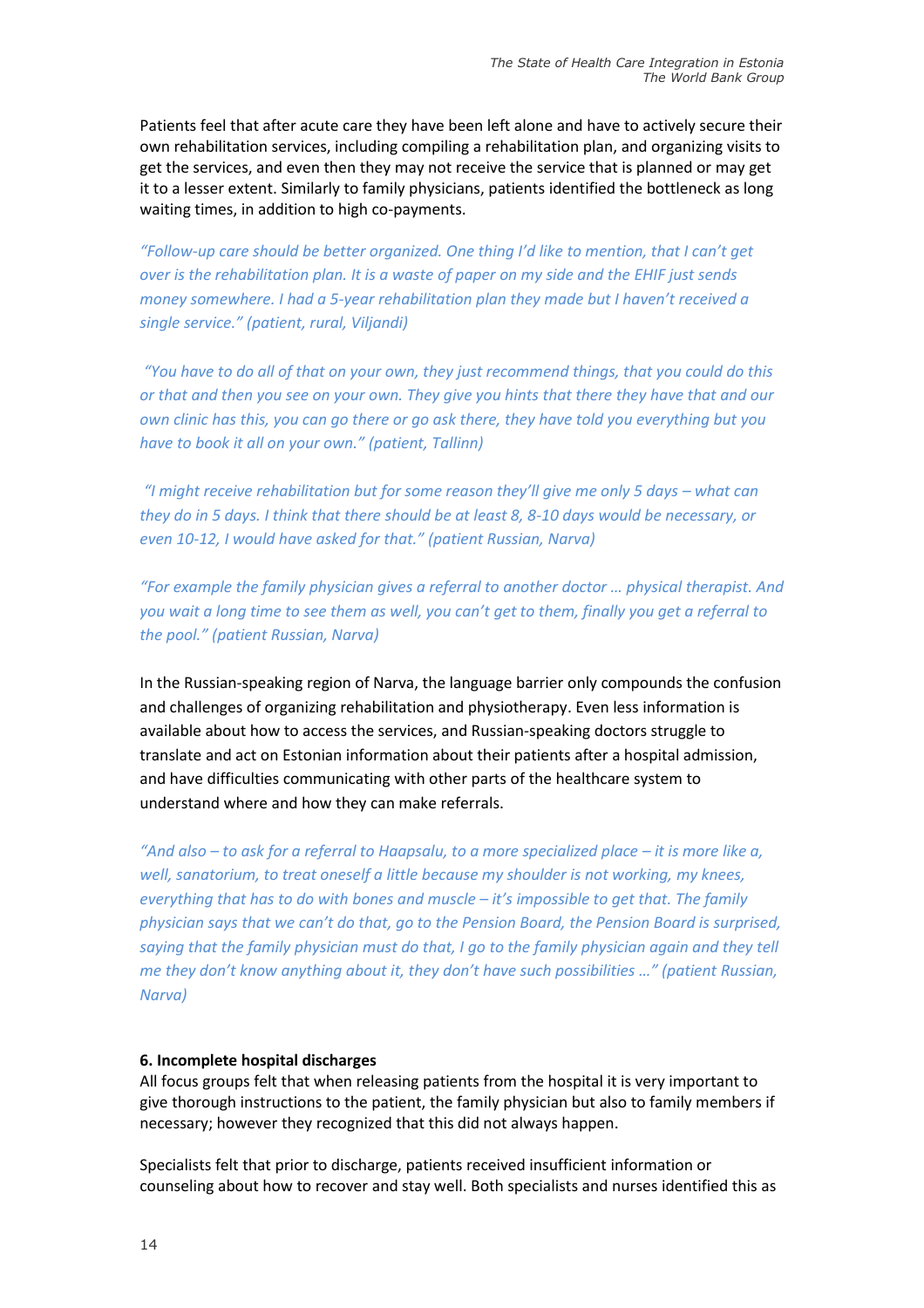the nurses' role, but nurses reported being unable to do it properly due to rapid patient turnover and a heavy workload leaving them with little time for the task.

*"The nurse talks to the patient as a counselor, how to take medication, where to go for rehabilitation, why they should take their medication. Someone has to tell the patient that if they don't take the two blood thinners after getting stents after a heart attack then they'll be back in a month. They have not been advised enough." (specialist)*

*"The family must receive counselling. I can see it in case of the elderly. Diabetes diagnosed, medication prescribed. We set a diet. The next day the family is there, bringing sweet pastries. They will eat what they like." (specialist)*

Family physicians received inadequate information from specialists after their patients are discharged from hospital, and particularly highlighted their frustration that despite this lack of information, they are called upon to provide sick leave documentation after a hospital admission, without knowing anything about the patient's illness, when specialists, who have detailed information about the patient's condition, could better complete this task.

*"I don't want to give out sick leave when I don't know anything about the illness, the sick leave is for two months, the patients never see me. Why can't the specialist issue sick leave? They could give it for as long as it is needed. Why does the family physician have to do that?" (family physician)*

Patients, however, generally express satisfaction with the information, instructions and guidelines that they receive after a hospital admission. This may be because they do not know what they ought to expect, nor whether they are receiving the "correct" advice.

*"All instructions are given clearly. After heart surgery, they walked with me in the hallway, gave all the instructions. In my experience it is completely sufficient." (patient, rural, Viljandi)*

#### **7. Unnecessary pre-operative diagnostic procedures**

Both specialists and family physicians identified unnecessary pre-operative diagnostic procedures as a concern. Specialists recognized that they conducted more procedures than strictly necessary, motivated by a combination of defensive medicine (reducing the risk of missing something important), and the fact that EHIF funding is procedure-based, and therefore more procedures are more lucrative for the hospital. However, they did admit that some procedures may not only be unnecessary, but also potentially harmful to patients.

*"EHIF funding is test-based. Before the economic decline there was actually a time when young colleagues came to hospitals. They knew – there's a lot of money, you can run tests, let's do everything. Everything was CT scanned. Then they started to figure out, what to do with the results. Such a waste and in some cases damaging to the patient, the unnecessary radiation from the scan. This still goes on today. It is unusual for a patient to get through admittance to our department upstairs without getting a CT scan of some organ." (specialist)*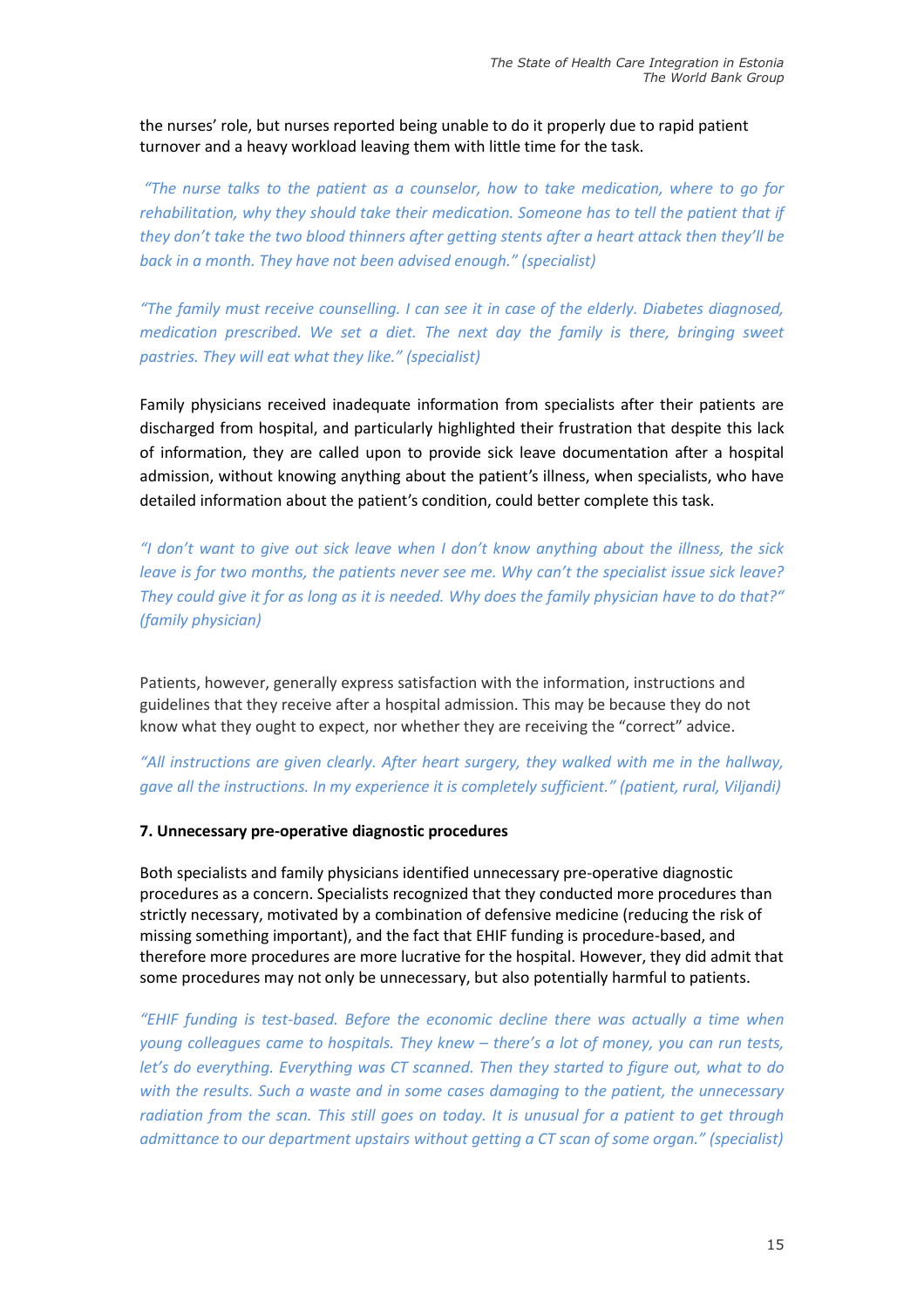*"To keep the hospital afloat, lots of tests must be run. There's no need to treat, that takes money away. But running tests is beneficial. Especially when you can do it using equipment that costs a lot of money, because it is profitable. That is unavoidable. That is part of this model. I can't say it is good or bad but it simply is like that, right." (specialist)*

*"Regardless of promises, the Minister has not changed the non-fault liability insurance system. Looking at the free movement of patients directive at the current moment, the doctor has no protection. If they are at fault, they will face very large claims. The doctors do as many things as possible to secure their backs." (specialist)* 

Meanwhile family physicians expressed frustration about the duplication by specialists of diagnostic procedures they have already undertaken and paid for at a primary care level. This behavior insults family physicians, as their budget for diagnostic procedures is very limited, and they have to put considerable thought and investment into each procedure they decide to undertake. Family physicians suggested that clearer instructions about what should be done by specialists and what by family physicians would help avoid duplication.

*"Many things are done twice. Sometimes you think that it is shameful to send them without tests and then when you see that they've run them all again almost the same day … and then you wonder why you worked so hard at it." (family physician)* 

*"Sometimes when you send them without running the tests then they yell at you, how come the patient has been sent without any tests and the family physician hasn't done anything." (family physician)*

*"There should be specific treatment guidelines. For each illness, what should the family physician do, what is done at a higher level and if it is there in black and white then that's it. I take it, open up the book and see, OK, they have decreased urine output, male, what do I have to do and what I can leave to the specialist without any concern." (family physician)*

Patient expectations also encourage unnecessary procedures. Russian-language patients in Narva expressed their expectation that if you are in hospital patients should receive a thorough examination of their health, not restricted to investigating and treating the presenting complaint.

#### **8. Over- and under-provision of preventive services**

Prevention was a concern mainly of family physicians and patients, and the question of interest was not so much the quantity of services, but who should be providing them.

Family physicians are currently responsible for many preventive services, but they do not consider it their role. While they are willing to hand out education documents about health promotion, and have their nurses provide advice, they feel that given their professional training and heavy workload, the focus of family physicians should be on diagnosis and treatment, while social services should take responsibility for prevention. They also disagree with approaches like monitoring blood cholesterol levels, considering preventive strategies like exercise promotion to be more effective.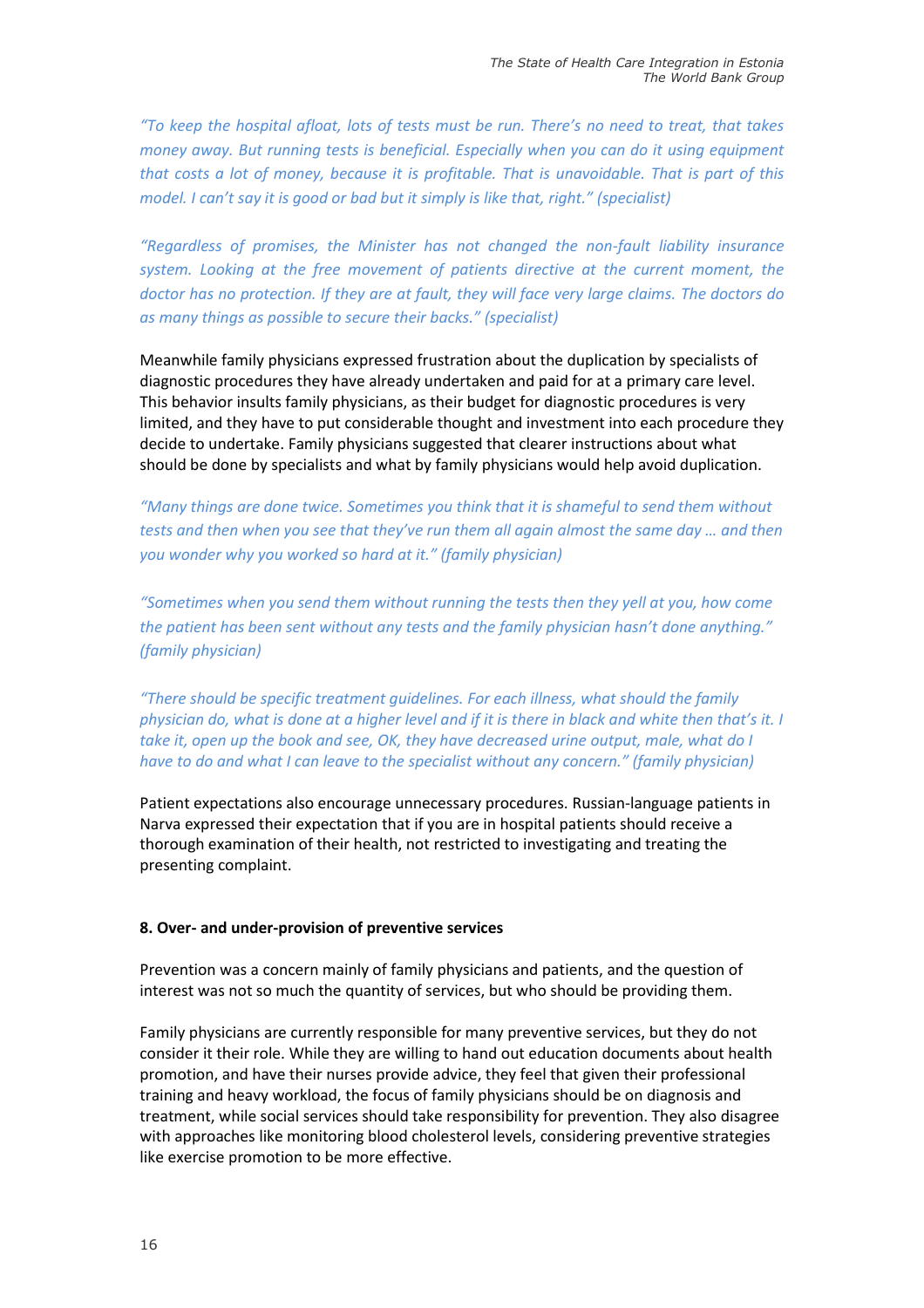*"In my opinion it is going in a completely wrong direction - checking cholesterol levels. Sending elderly to the pool or something - that would be prevention, not checking cholesterol levels several times a year. What do I prevent by doing that? Insanely high cholesterol levels requiring treatment, they are already receiving treatment. /…/ The doctor doesn't need to prevent. The social side must do prevention." (family physician)*

*"Doctors have to treat people, not prevent diseases. Yes, of course the nurses can advise them a bit when it comes to quitting smoking and … but it must come from elsewhere as well, not just the family physician." (family physician)*

### *"Those leaflets are very good. It is good to hand them out sometimes." (family physician)*

Patients felt that they ought to take responsibility for their own health. They considered it the family physicians' and specialists' role to help them do that by alerting them to potential health risks, but what the patients chose to do with that information was up to them.

*"For example, I had a CT scan, then came to find out results – the doctor looked at it and said that the results are within limits for your age. I'm sorry but I'm thinking I'm in the beginning stages of Parkinson's or Alzheimer based on those symptoms. Instead of me sitting and waiting, they could do something to prevent it now … otherwise later it's hop and done." (patient, Russian, Narva)*

*"The best treatment is that you see what suits you the best … if you wake up in the morning and feel pain, you'll be like – you're getting so old, then you phone your massage therapist, ask them to come over and then you feel good again. Or you go swimming somewhere, which is the best thing." (patient, Tallinn)*

*"I will say that as long as everything is right in here (in my head) and I can move then I'm the one, me-me, who can do something to prevent." (patient, Tallinn)*

*"But if a person does not stick to the regimen… When you have hypertension and they still drink alcohol daily. And if they still eat lard, then it is clear." (patient, rural, Viljandi)*

## **9. Limited provider continuity and impaired patient provider relations across levels of ambulatory care**

Limited provider continuity across levels of ambulatory care manifests in different aspects, which are long waiting times to see a specialist, variation in quality of specialist care outside Tallinn and Tartu, challenges in providing continuous elderly patient care, and incomplete information flow between levels. These challenges are considered by target groups below.

## **9.1 Waiting times to see specialists**

The booking processes for an appointment to see a specialist was identified as very frustrating, involving long waits, and restrictions in making future appointments.

*"That really made me furious. There is one number to call for appointments. They make appointments only from 7.30 to 8.00. The whole time calling constantly, but no answer. And*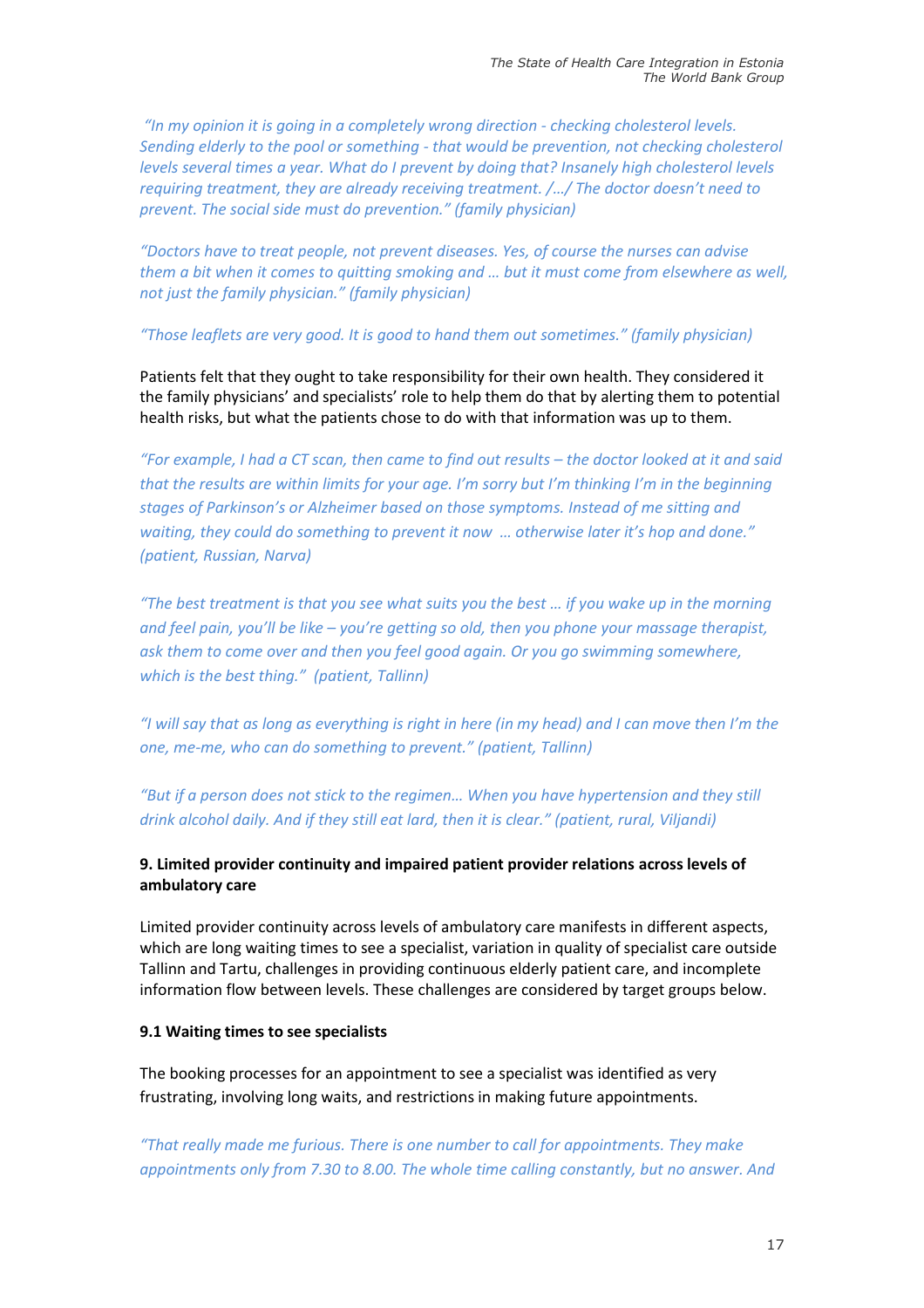*then at 8.00: no, we are not making any more appointments. I tried from 7.30 to 8.00 the whole week." (patient, rural, Viljandi)*

*"The waiting times are too long to see a specialist and on the internet you can't make appointments too far ahead, it's approximately two months right now but if you want to make it in 4-5 months for example then you can't do it because they don't make those available. Which means that if you have a specific doctor you would like to see and they might have an availability in 4-5 months, you can't count on that and you have to see someone less good then." (patient, Tallinn)*

All groups expressed concern about the length of waiting times to see specialists, but patients were particularly frustrated.

*"But waiting times to see specialists are really very long. When you need it then it is way too much. When you need to see a neurologist, you wait three months. I think by then you've either become disabled or you've gotten better in the meantime." (patient, rural, Viljandi)*

Rather than waiting several months for an appointment covered by their health insurance, and risk their health further deteriorating while they wait, patients who can financially afford it often decide to pay independently for a more timely consultation, sometimes at a private clinic. Patients recognized that extra capacity clearly exists in the system, and felt that the health insurance system could do more to better finance specialists to access this capacity and reduce waiting times.

## *"Well, yes, and then it is unavoidable. I think there is a private clinic, Maramaa. They go there." (patient, rural, Viljandi)*

*"But you see, there is this "nice" problem with the specialist. If you are in trouble and you slap money on the table then you'll see the specialist the next day or the next hour or the next minute. But if you put yourself on that waiting list then ... I have taken people to Tartu, helped them. Taken them there by car. People wait behind the door, they wait two and a half hours. No one goes in. And only then do they call his name. We went and asked two, three times, saying that the doctor was there. And no, that was the hours for paid visits but no one came." (patient, rural, Viljandi)*

*"To better finance specialists because as far as I understand, the doctors would have the time but they don't have the money, or they don't have the financing to see more patients, that is why the waiting times are so long, under-financed". (patient, Tallinn)*

*"The government should have such a system where the doctor who has all appointments filled up for the next 5 months, they could pay them extra …" (patient, Russian, Narva)*

## **9.2 Perceived specialist care quality outside Tallinn and Tartu**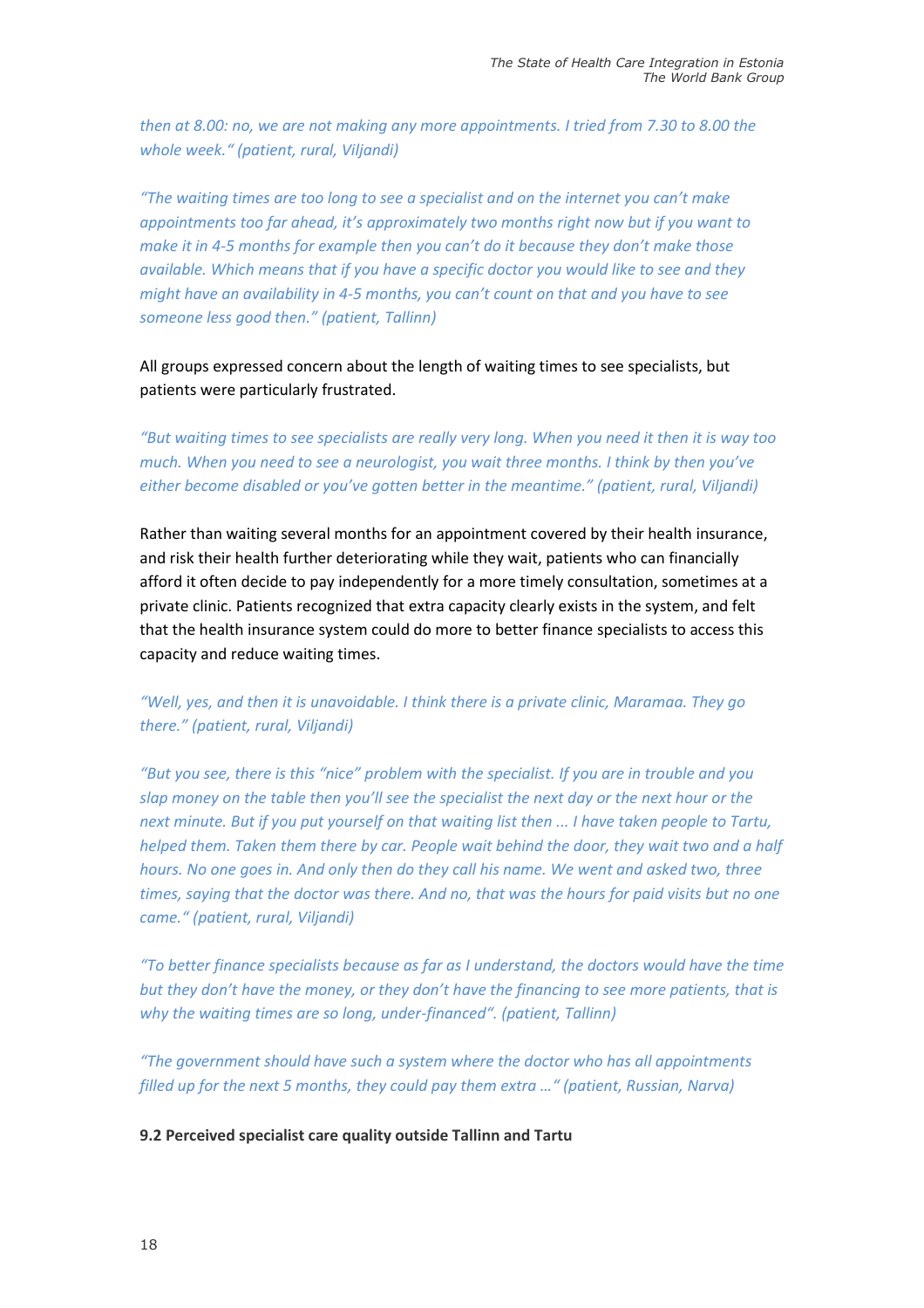Patients prefer to see specialists in the urban centers of Tallinn and Tartu, where development opportunities and physical resources attract the biggest concentration of professional, ambitious specialists who deliver trusted services that satisfy their patients. Specialists in smaller regional hospitals are considered to have 'average' specialists, while patients from Viljandi county and Narva deem their local specialists indifferent and arrogant, with poorer professional skills than those in the cities. This results in patients outside the cities moving from one specialist to the next, or not seeking help at all.

*"A very well known doctor said that my condition was due to age. My friend went to Maramaa [private clinic], gave me the name of a doctor. I am still being treated by that doctor. When I went to see him, he called out to the nurse to get an ambulance!" (patient, rural, Viljandi)*

*"My cardiologist referred me to the pulmonologist all the time. The pulmonologist sent me to the cardiologist. I used up a couple of inhalators too. And that took two, three years. And in the end it was a heart problem." (patient, rural, Viljandi)*

*"There are good doctors, people go to them but there are those who just sit on that position but they are known and people don't go to them… (patient, Russian, Narva)*

*"I was called to Tallinn, my daughter said: mom, come here, we'll call you an ambulance and they will do a full check-up if they can't do it in Narva. When someone needs something, they call an ambulance, they take you in right away, do everything with great attention, all diagnoses have been made and you are back in your own rhythm of life, having received all the necessary treatment and you live on, consulting the doctor if necessary." (patient, Russian, Narva)*

*"But I do have to praise Tartu. Because I have had thyroid surgery in Tartu and there was a waiting list. My time was brought forward. I turned up there like a plane crash. Not a single test or analysis with me. A clean whistle. I thought that they'd send me back in a heartbeat. But they didn't send me back because the surgeon told me in the hallway: "Did you think the butcher would let you leave? No, we'll admit you". And so they did surgery on me and there everything was organized very fast. All those test, all the samples." (patient, rural, Viljandi)*

#### **9.3 Discontinuity of care across levels for older patients**

With an aging population, medical care providers expressed a need to think through the whole service package for older patients to meet their complex needs, with a particular focus on long term solutions to maintain their health and avoid expensive acute nursing care. There was support for the introduction of geriatric departments to meet these needs.

*"That is the most complicated group. Because they are so worn out. There is no hygiene, there are bed sores. And at the same time no one can do anything. Usually they are very old and need care. And then they don't want to put them in acute care because it is pointless.*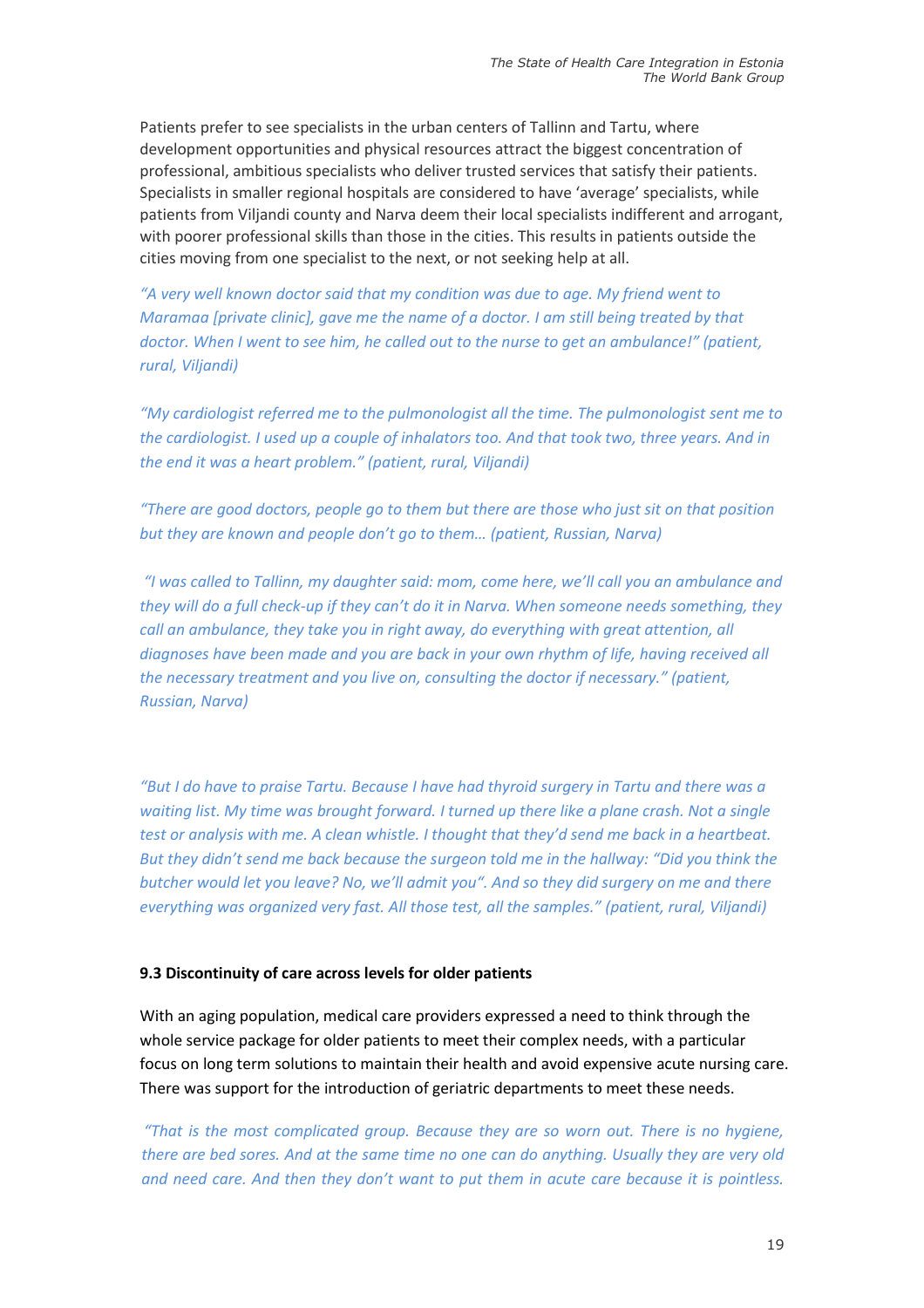*And we receive family physicians' referrals. Sometimes we are angry of course and how can they just write that they don't have information. And I completely understand, what could the family physician do. Because the patient does not walk any more. Dementia. Often they live alone. They have children somewhere, in Russia, in Germany, in Finland. And they haven't received any medical care for a long time. No tests for a long time, not to mention xrays. And the specialist has nothing to write there. And then we have to guess, figure out*  what to do with them. This is actually not the role of nursing care. We should have a *diagnosis and we review the treatment plan. And if their condition changes, we make changes. This should be the idea of it. In my opinion, this won't be fixed in Estonia until they create geriatric departments. Like most developed countries. In Estonia they've only talked about them. I apologize but this issue will not go away. There are a lot of elderly people and it is one of the most important things. It seems so right now." (specialist)*

*"When they come to nursing, we have no other data besides the fact they had surgery. They require a lot of work. They shouldn't be in nursing. They should be in follow-up care. The right place would be a geriatric department, which doesn't exist in our country. Where an elderly person would be with their multiple problems. They get checked out, their needs are reviewed. Will they go home, receive home nursing care. Home care. Or they will go to a nursing home where they will receive care 24 hours a day. This would save money. Now they end up with us. They come to us during an acute phase. We must have more doctors than required in nursing. To do a job that was not done properly the first time." (nurse)*

Again, the unclear division of responsibilities and incomplete cooperation between health and social care systems was identified as a challenge for continuity of care for older people. As the social system is weaker than the health care system, old patients often end up in the health care system, with neither system fully prepared to coordinate the care needed.

*"One thing is that there are so many social problems that … I'm so sick and tired already … when the patient is at a nursing hospital and for example they tell them that they have to leave on that specific date, take them home, we don't have a place for them and their relatives come to us to ask what they should do – this is not a medical issue, it is a social issue. That's one thing." (family physician)*

*"Some patients could be in day care. What is lacking is free transportation. It's like you'll be taking the elderly person from home to kindergarten. Your child you'll get dressed in 15 minutes. An elderly person you'll dress for an hour, if they are in a wheelchair or stiff. Whining. Worse than a little kid. And then you have to drive them or order transportation,*  which costs money. It would be so expensive. We tried to have day care but no. *Transportation was the issue." (nurse)*

### **9.4 Information flow**

Both specialists and family doctors again identified lack of a coherent, universal electronic care record with a clear structure and data entry rules as inhibiting the communication needed to promote continuity of care. Every big hospital has its own system, leaving family physicians to navigate between different e-systems, which is both difficult and very time